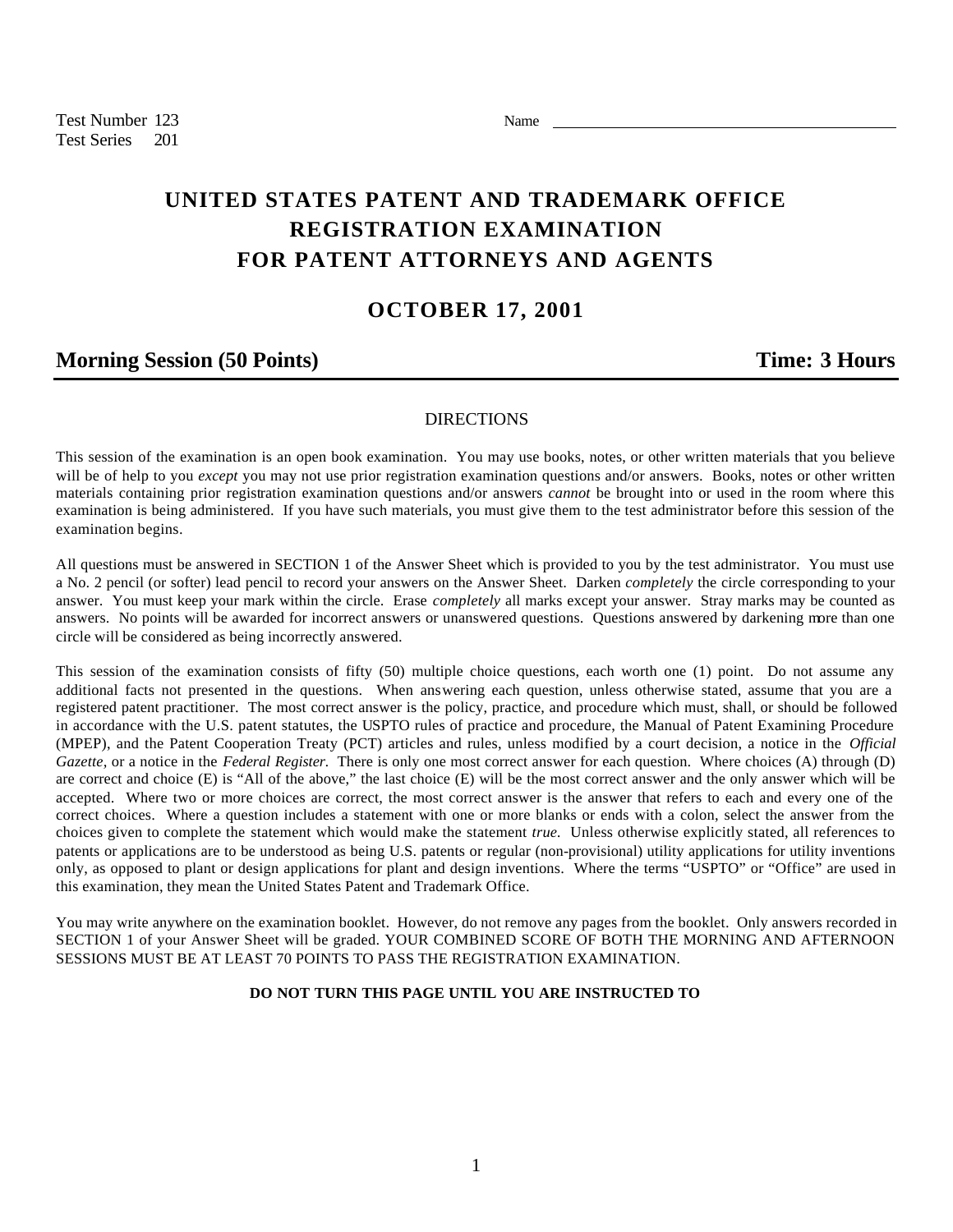This examination addresses provisions of the Patent Statute, regulations and MPEP which were not changed as a result of the enactment of the American Inventors Protection Act of 1999, Pub. L. No. 106- 113 ("Act"). This examination also does address and test changes to the Patent Statute or regulations brought about by the enactment of the Act. Some, but not all, questions use the statute and rules, comments to the rules, and guidelines in place subsequent to November 28, 1999, including the following rule changes and guidelines in effect on or before January 20, 2001:

- ? Request for Continued Examination Practice and Changes to Provisional Application Practice; Final Rule. 65 FR 50092 (Aug. 16, 2000) (including the adoption of changes set forth in Interim Rule, 65 FR 14865 (Mar. 20, 2000) to §§ 1.7, 1.17(e) and (i), 1.53(d)(1), 1.78(a)(3), 1.97(b), 1.104(c)(4), 1.113, 1.116, 1.198, 1.312, and 1.313(a), (b), (c)(1), (c)(3), and (d)).
- ? Changes to Permit Payment of Patent and Trademark Fees by Credit Card; Final Rule. 65 FR 33452 (May 24, 2000).
- ? Revision of Patent Fees for Fiscal Year 2001; Final Rule. 65 FR 49193 (Aug. 11, 2000).
- ? Changes To Implement the Patent Business Goals; Final Rules. 65 FR 54604 (Sept. 8, 2000).
- ? Changes to Implement the Patent Business Goals; Final Rule and corrections to final rules. 65 FR 78958 (Dec. 18, 2000).
- ? Changes to Implement Patent Business Goals; Final Rule, Correction. 65 Fed. Reg. 80755 (Dec. 22, 2000).
- ? Changes To Implement Patent Term Adjustment Under Twenty-Year Patent Term; Final Rules. 65 FR 56366, (Sept. 18, 2000).
- ? Changes to Implement Eighteen-Month Publication of Patent Applications; Final Rule. 65 FR 57024 (Sept. 20, 2000).
- ? Changes To Implement Eighteen-Month Publication of Patent Applications; Correction. Final Rule; correction. 65 FR 66502 (Nov. 6, 2000).
- ? Treatment of Unlocatable Patent Application and Patent Files; Final Rule. 65 FR 69446 (Nov. 17, 2000).
- ? Simplification of Certain Requirements in Patent Interference Practice; Final Rule. 65 FR 70489 (Nov. 24, 2000).
- ? Reestablishment of the Patent and Trademark Office as the United States Patent and Trademark Office, 65 Fed. Reg. 17858 (April 5, 2000).
- ? Guidelines Concerning the Implementation of Changes to 35 U.S.C. 102(g) and 103(c) and the Interpretation of the Term "Original Application" in the American Inventors Protection Act of 1999, 1233 O.G. 54-56 (April 11, 2000).
- ? Supplemental Examination Guidelines for Determining the Applicability of 35 U.S.C. 112, para. 6, 65 Fed. Reg. 38510-38516 (June 21, 2000); 1236 O.G. 98-104 (July 25, 2000).
- ? Guidelines Setting Forth a Modified Policy Concerning the Evidence of Common Ownership, or an Obligation of Assignment to the Same Person, as Required by 35 U.S.C. 103(c), 1241 O.G. 96-97 (December 26, 2000).
- ? Assignment of Confirmation Number and Time Period for Filing a Copy of an Application by EFS for Eighteen-Month Publication Purposes, 1241 O.G. 97-98 (December 26, 2000).
- ? Utility Examination Guidelines, 66 F.R. 1092-1099 (January 5, 2001).
- ? Guidelines for Examination of Patent Applications Under the 35 U.S.C. Sec. 112, para. 1 "Written Description" Requirement 66 F.R. 1099-1111 (January 5, 2001).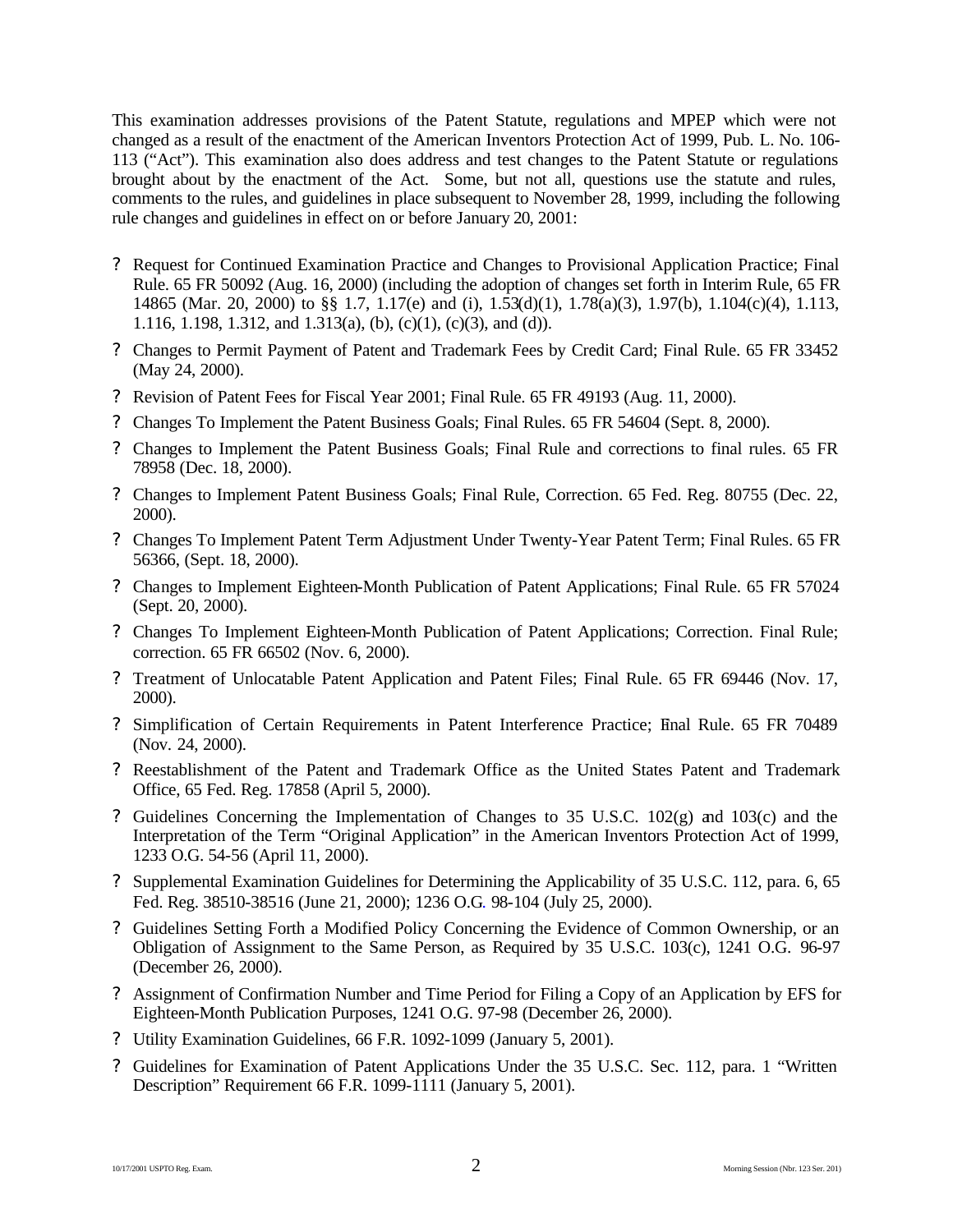1. Office policy has consistently been to follow *Graham v. John Deere Co.*, 383 U.S. 1, 148 USPQ 459 (1966), in the consideration and determination of obviousness under 35 U.S.C. § 103. Each of the following are the four factual inquires enunciated therein as a background for determining obviousness except:

- (A) Determining the scope and contents of the prior art.
- (B) Resolving any issue of indefiniteness in favor of clarity.
- (C) Ascertaining the differences between the prior art and the claims in issue.
- (D) Resolving the level of ordinary skill in the pertinent art.
- (E) Evaluating evidence of secondary considerations.

2. You are a registered practitioner. Earl, your new associate, has been assigned the task of filing information disclosure statements for patents and publications submitted by a client Tony, who is the named inventor on several patent applications, all of which were filed on or after January 1, 2001. Earl wants to know what information must be included on the information disclosure statements. Which of the following is not accurate with respect to proper USPTO procedure?

- (A) If a non-English reference is submitted in an information disclosure statement, the applicant shall include a copy of the translation if a written English-language translation of a non-English-language document, or portion thereof, if it is within the possession, custody, or control of, or is readily available to any individual designated in 37 CFR 1.56(c).
- (B) Each U.S. patent listed in an information disclosure statement must be identified by inventor, application number, and issue date.
- (C) Each publication listed in an information disclosure statement must be identified by publisher, author (if any), title, relevant pages of the publication, date, and place of publication.
- (D) When the disclosures of two or more patents or publications listed in an information disclosure statement are substantively cumulative, a copy of one of the patents or publications may be submitted without copies of the other patents or publications, provided that it is stated that these other patents or publications are cumulative.
- (E) A copy of any patent, publication, pending U.S. application or other information listed in an information disclosure statement is required to be provided, even if the patent, publication, pending U.S. application or other information was previously submitted to, or cited by, the Office in an earlier application, unless: (1) the earlier application is properly identified in the information disclosure statement and is relied on for an earlier effective filing date under 35 U.S.C. §120; and (2) the information disclosure statement submitted in the earlier application is in full compliance with appropriate regulations.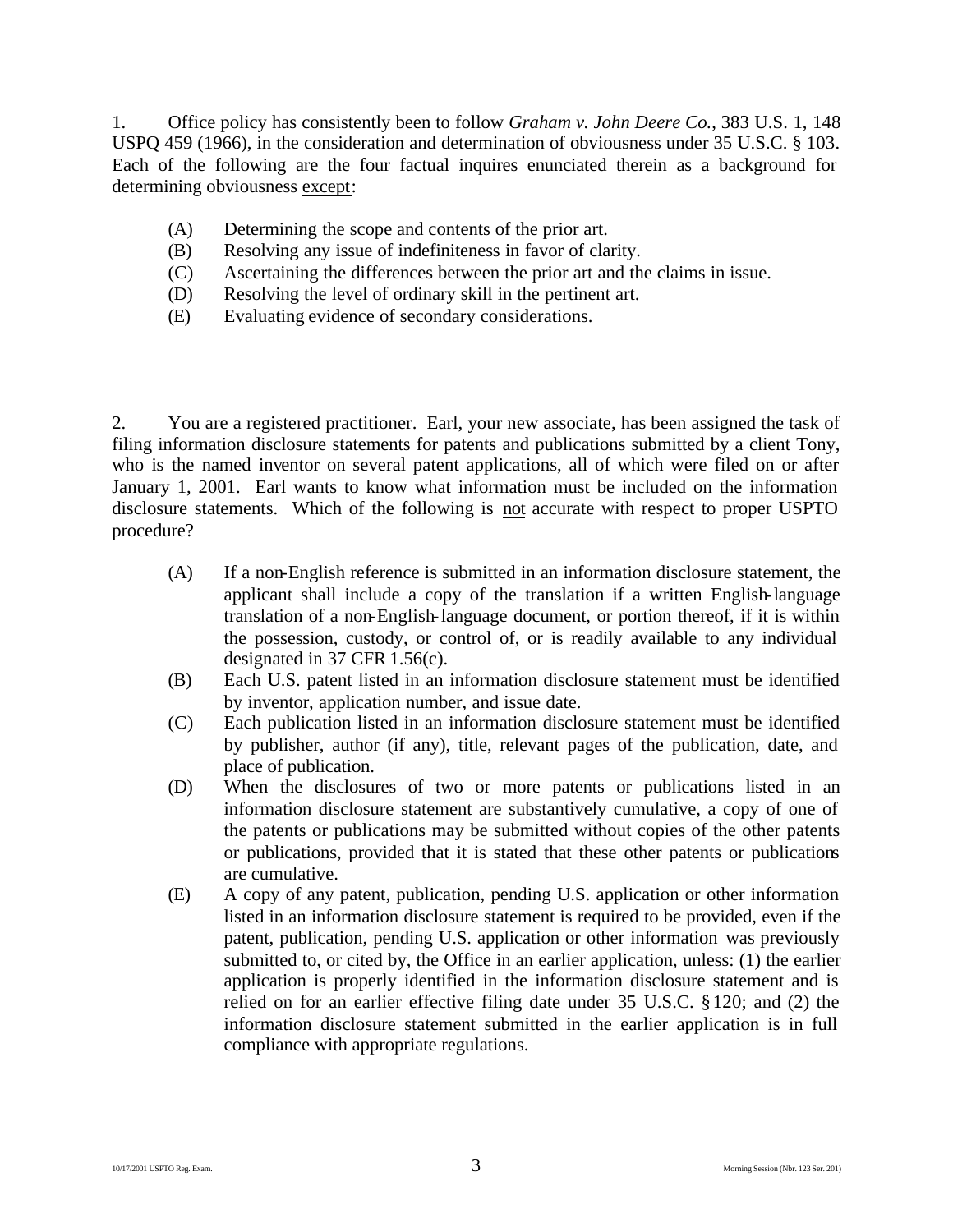3. Which of the following is not in accordance with proper USPTO practice and procedure regarding patent applications filed in October 2001?

- (A) If a U.S. patent application publication or patent incorporates by reference, or includes a specific reference under 35 U.S.C. §§ 119(e) or 120, to a pending or abandoned application, a copy of that application-as-filed may be provided to any person upon written request including the fee set forth in 37 CFR 1.19(b)(1).
- (B) If the claim for priority or the certified copy of the foreign application is filed after the date the issue fee is paid, it must be accompanied by the processing fee set forth in 37 CFR  $\S$  1.17(i), but the patent will not include the priority claim unless corrected by a certificate of correction under 35 U.S.C. § 255 and 37 CFR 1.323.
- (C) In an application that entered the national stage from an international application after compliance with 35 U.S.C. § 371, the claim for priority must be made during the pendency of the application and within the time limit set forth in the PCT and the Regulations under the PCT.
- (D) The claim for priority and the certified copy of the foreign application specified in 35 U.S.C. § 119(b) or PCT Rule 17 must, in any event, be filed before the examiner allows the claims.
- (E) If an international application, which designates the U.S. and which has been published in accordance with PCT Article 21(2), incorporates by reference or claims priority under PCT Article 8 to a pending or abandoned U.S. application, a copy of that application-as-filed may be provided to any person upon written request including a showing that the publication of the application in accordance with PCT Article 21(2) has occurred and that the U.S. was designated, and upon payment of the appropriate.

4. Assuming a PCT international application has been filed by a resident of France designating the U.S., a written request for a copy of will be honored upon a showing that the international application was published in accordance with PCT Article 21(2) and the appropriate fee was paid. Fill in the blank with the answer that accords with proper USPTO practice and procedure.

- (A) the home copy, where the international application was filed with the U.S. Receiving Office
- (B) the search copy, where the U.S. acted as the International Searching Authority
- (C) the examination copy, preliminary to issuance of the International Preliminary Examination Report, where the U.S. acted as the International Preliminary Examination Authority, and the U.S. was elected
- (D) the English language translation of the home copy, where the international application was filed with the U.S. Receiving Office
- (E) the English language translation of the examination copy, preliminary to issuance of the International Preliminary Examination Report, where the U.S. acted as the International Preliminary Examination Authority, and the U.S. was elected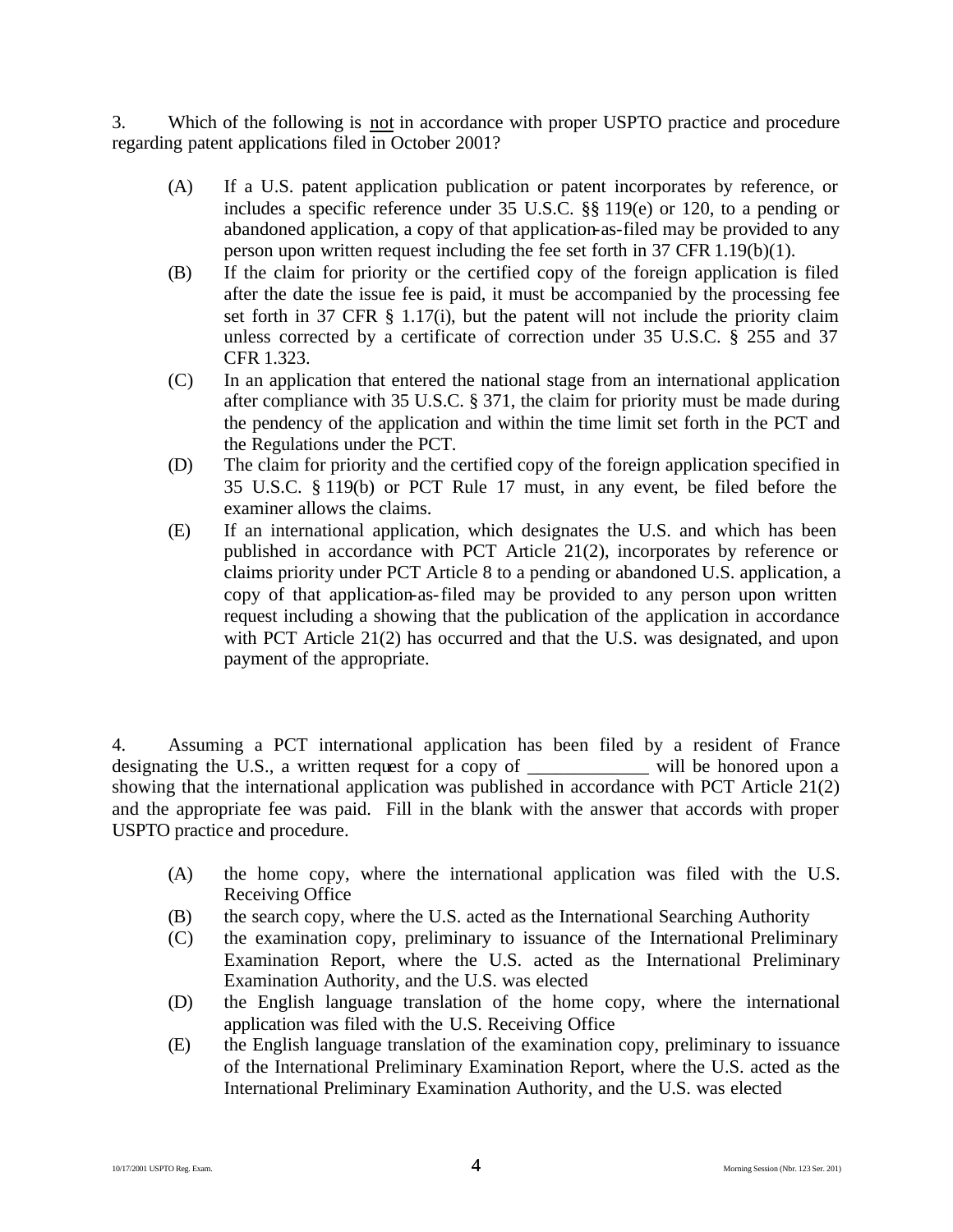5. You have agreed to represent an independent inventor in connection with a patent application that was filed in the USPTO by the inventor on a *pro se* basis. As filed, the application included a detailed written description that, when viewed together with four accompanying color photographs, enabled one of ordinary skill in the pertinent art to make and use the invention. The application was filed with an inventor's declaration in compliance with 37 CFR 1.63, a small entity statement (independent inventor) under 37 CFR 1.27, and all necessary small entity filing fees. MEGACORP, a very large multi-national corporation, licensed rights in the invention after the application was filed.

You have been asked to suggest steps to remove any formal objections that can be expected from the patent examiner, without incurring unnecessary government fees. You determine that the first color photograph is the only practical medium by which to disclose certain aspects of the claimed invention, but that the substance of the remaining photographs could readily be illustrated through ordinary ink drawings. You correctly recall that the Office announced in the Official Gazette in May 2001 (1246 OG 106) that it is *sua sponte* waiving 37 CFR 1.84(a)(2)(iii), and is no longer requiring a black and white photocopy of any color drawing or color photograph. Which of the following represents the most reasonable advice to the independent inventor?

- (A) Submit a request for approval of drawing changes wherein the first photograph is labeled "Figure 1" and the remaining photographs are cancelled in favor of corresponding ink drawings labeled Figures 2 through 4; and immediately withdraw the claim for small entity status because of the license to MEGACORP.
- (B) Submit a request for approval of drawing changes wherein the first photograph is labeled "Figure 1" and the remaining photographs are cancelled in favor of corresponding ink drawings labeled Figures 2 through 4; and submit a petition for acceptance of Figure 1 in the form of a color photograph along with three sets of the color photograph, a proposed amendment to insert language concerning the color photograph as the first paragraph of the specification and the required petition fee. The photographs must be sufficient quality that all details in the photographs are reproducible in a printed patent.
- (C) Submit a request for approval of drawing changes wherein the first photograph is labeled "Figure 1" and the remaining photographs are cancelled in favor of corresponding ink drawings labeled Figures 2 through 4.
- (D) Immediately withdraw the claim for small entity status because of the license to MEGACORP and submit to the USPTO the difference between the small entity filing fee and the large entity filing fee.
- (E) File a rewritten application as a continuation application including a color photograph as Figure 1, ink drawings as Figures 2-4, a new inventor's declaration and a small entity filing fee.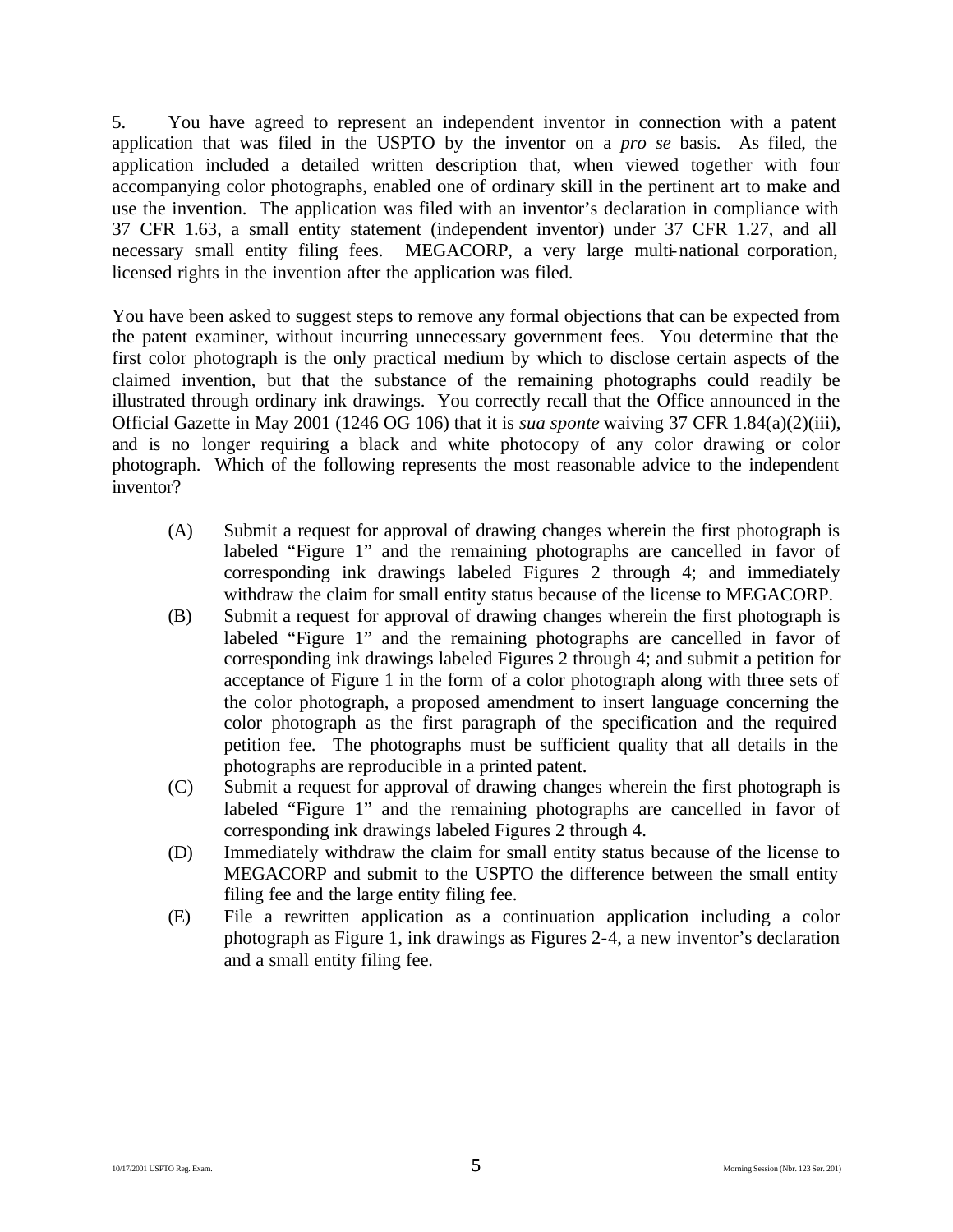6. In connection with the utility of an invention described in a patent application, which of the following conforms to proper USPTO practice and procedure?

- (A) A deficiency under 35 U.S.C. § 101 also creates a deficiency under 35 U.S.C. § 112, first paragraph.
- (B) To overcome a rejection under 35 U.S.C. § 101, it must be shown that the claimed device is capable of achieving a useful result on all occasions and under all conditions.
- (C) A claimed invention is properly rejected under 35 U.S.C. § 101 as lacking utility if the particular embodiment disclosed in the patent lacks perfection or performs crudely.
- (D) To overcome a rejection under 35 U.S.C. § 101, it is essential to show that the claimed invention accomplishes all its intended functions.
- (E) A claimed invention lacks utility if it is not commercially successful.

7. Sue has discovered a plant variety that has been asexually reproduced for which she desires patent protection. She comes to you for advice as to how she may file for a plant patent. Which of the following is not accurate with respect to proper USPTO procedure in relation to **plant** patent applications filed on or after January 1, 2001?

- (A) The specification must be drafted so as to contain as full and complete a disclosure as possible of the plant and the characteristics thereof that distinguish the same over related known varieties, and its antecedents, and must particularly point out where and in what manner the variety of plant has been asexually reproduced. For a newly found plant, the specification must particularly point out the location and character of the area where the plant was discovered.
- (B) View numbers and reference characters must be used for the plant patent drawings unless excused by the examiner.
- (C) The elements of her plant application should be organized in the following order: (1) plant patent application transmittal form, (2) fee transmittal form, (3) application data sheet, (4)specification, (5) drawings (in duplicate), and (6) executed oath or declaration under 37 CFR 1.162.
- (D) The specification should include the following sections in order: (1) title of the invention, which may include an introductory portion stating the name, citizenship, and residence of the applicant, (2) cross-reference to related applications (unless included in the application data sheet), (3) statement regarding federally sponsored research or development, (4) latin name of the genus and species of the plant claimed, (5) variety denomination, (6) background of the invention, (7) brief summary of the invention, (8) brief description of the drawing, (9) detailed botanical description, (10) a single claim, and (11) abstract of the disclosure.
- (E) A section heading in upper case, without underlining or bold type, should precede each section of the plant specification.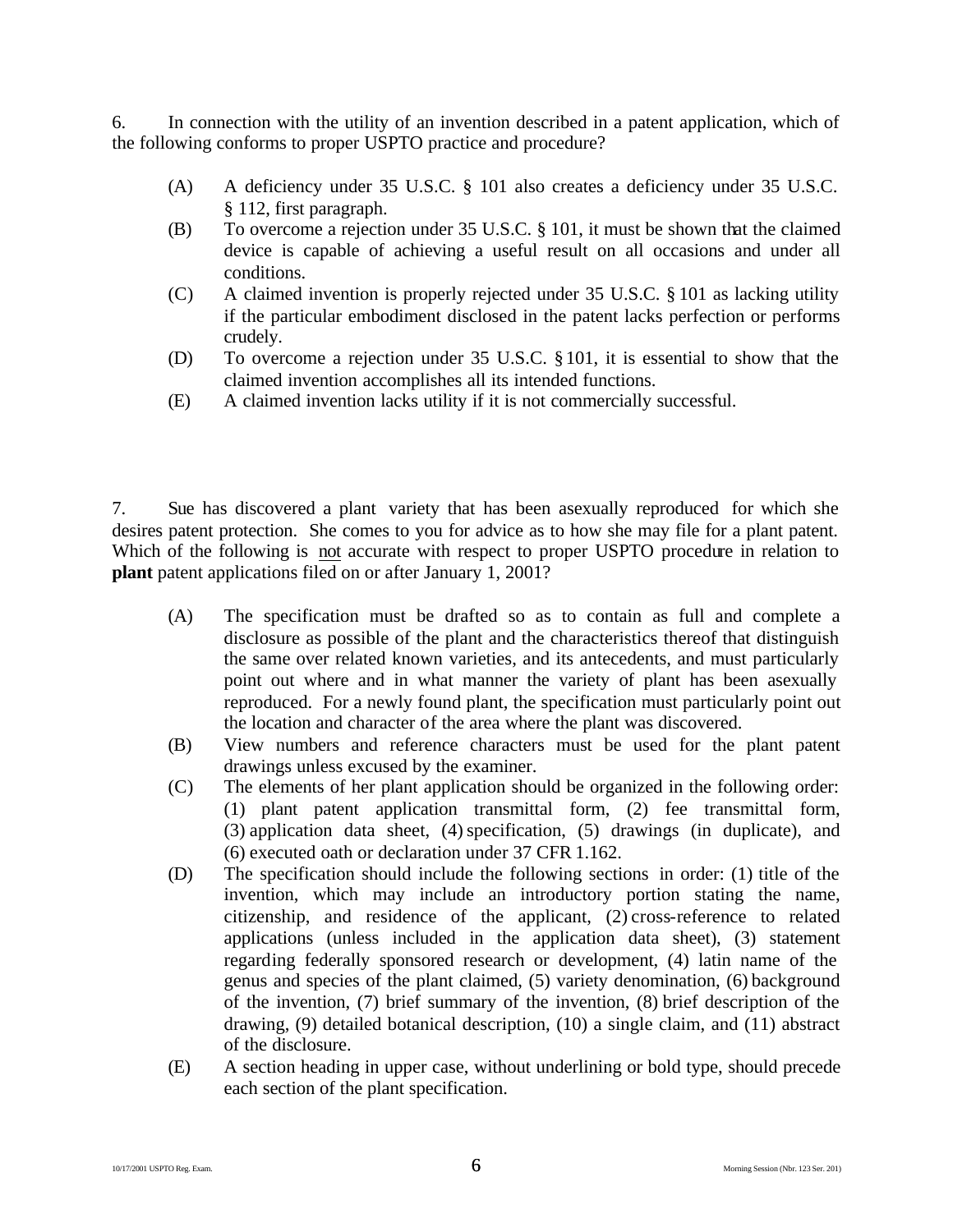8. Joan comes to you wanting to know the status of the applications of her competitor Pete. During Joan's previous relationship with Pete she believes she may have been a coinventor on one of the applications filed by Pete. Pete owns Applications A, B, C and D. Application B is a continuation of application A and a redacted copy of application A has been published under 35 U.S.C. § 122(b). Joan is listed as a coinventor on Application C. Pete has an issued patent that claims priority to Application D. Assume only the last six digits of the numerical identifier are available for Application D and Application D is abandoned. Which of the following is not true?

- (A) Joan may obtain status information for Application B that is a continuation of an application A since application A has been published under 35 U.S.C. § 122(b).
- (B) Joan may be provided status information for Application D that includes the filing date if the eight-digit numerical identifier is not available and the last six digits of the numerical identifier are available.
- (C) Joan may obtain status information for Application D since a U.S. patent includes a specific reference under 35 U.S.C. §120 to Application D, an abandoned application. Joan may obtain a copy of that application-as-filed by submitting a written request including the fee set forth in 37 CFR 1.19(b)(1).
- (D) Joan may obtain status information as to Application C since a coinventor in a pending application may gain access to the application if his or her name appears as an inventor in the application, even if she did not sign the §1.63 oath or declaration.
- (E) Joan may obtain access to the entire Application A by submitting a written request, since, notwithstanding the fact that only a redacted copy of Application A has been published, a member of the public is entitled to see the entire application upon written request.

9. John, unaware of the existence of Jane's U.S. patent, which issued on Tuesday, July 11, 2000, files a patent application on Friday, January 11, 2001. John's application and Jane's patent are not commonly owned. On Thursday, July 11, 2001, in reply to an Office action rejecting all of his claims, John files an amendment canceling all of his claims and adding claims setting forth, for the first time, "substantially the same subject matter" as is claimed in Jane's patent. The examiner rejects John's claims on the basis of 35 U.S.C. § 135(b). Which of the following statements accords with proper USPTO practice and procedure?

- (A) The rejection is improper because 35 U.S.C. § 135(b) relates to interferences.
- (B) The rejection is proper because 35 U.S.C. § 135(b) is not limited to *inter partes* proceedings, but may be used as a basis for *ex parte* rejections.
- (C) Since John's claims would interfere with Jane's unexpired patent, the proper procedure is for the examiner to declare an interference rather than to reject John's claims.
- (D) The rejection is proper merely by reason of the fact that John's claims are broad enough to cover the patent claims.
- (E) The rejection is improper inasmuch as John is claiming "substantially the same subject matter" as is claimed in the patent.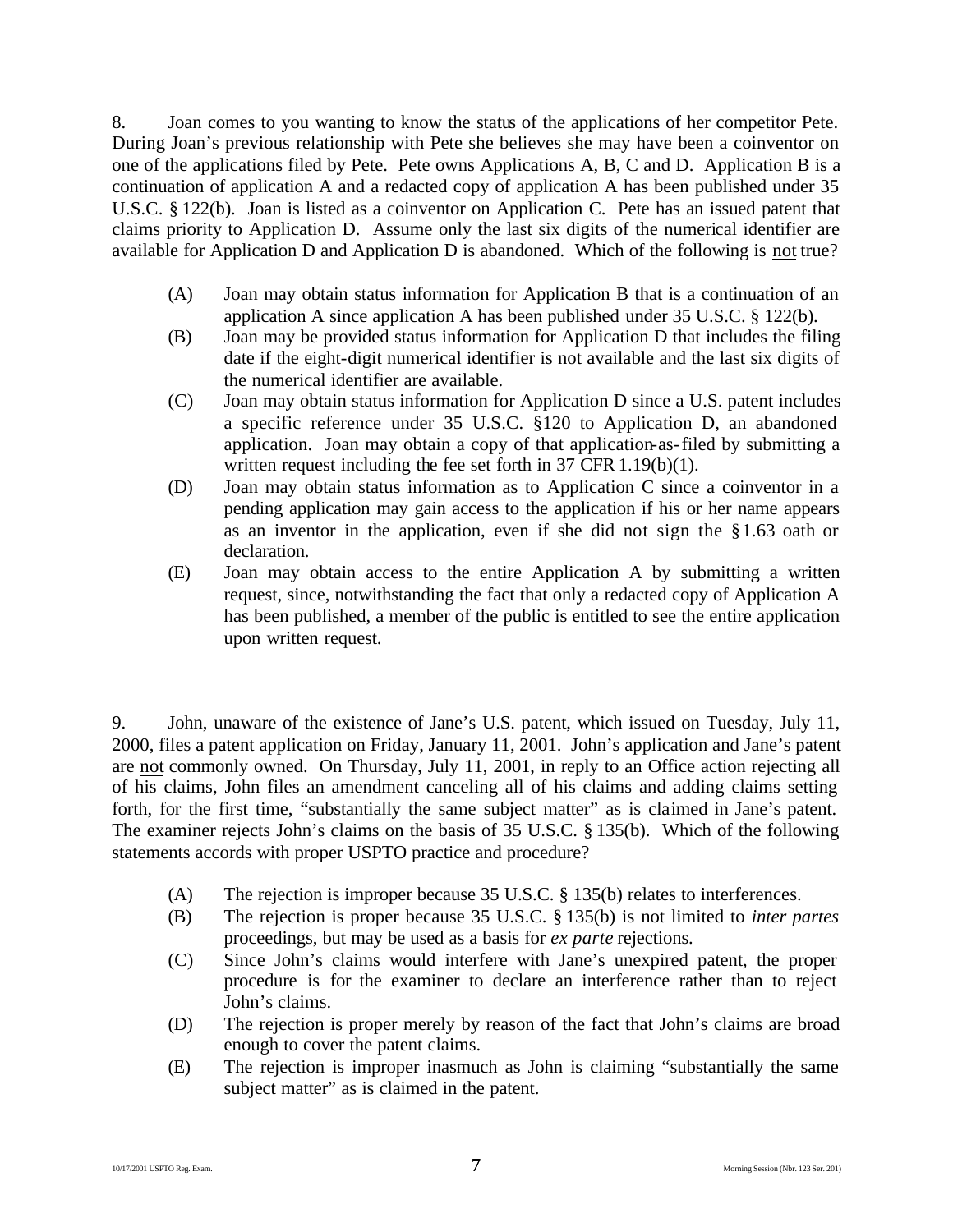10. After filing a Notice of Appeal, an appeal brief is due. In accordance with proper USPTO practice and procedure:

- (A) The brief is due within two months of the date of appeal, the date indicated on any Certificate of Mailing under 37 CFR 1.8 attached to the Notice of Appeal is the date from which this two month period is measured.
- (B) The brief is due within two months of the date of appeal. The Office date of receipt of the Notice of Appeal is the date from which this two month period is measured.
- (C) Failure to file the appeal brief within the permissible time will result in dismissal of the appeal and abandonment of the application, including any allowed claims.
- (D) Failure to file the appeal brief within the permissible time will result in dismissal of the appeal and abandonment of the application containing no allowed claims, and an appeal brief will be due within two months after the date a petition is granted to revive the application and reinstate the appeal.
- (E) If the appellant is unable to file an appeal brief within the time allotted by the rules, appellant may file a petition, with fee, to the examining group, requesting additional time, and the time extended is added to the last day the appeal brief would have been due when said last day is a Saturday, Sunday, or Federal holiday.

11. In which of the following final Office action rejections is the finality of the Office action rejection proper?

- (A) The final Office action rejection is in a second Office action and uses newly cited art under 35 U.S.C. § 102(b) to reject unamended claims that were objected to but not rejected in a first Office action.
- (B) The final Office action rejection is in a first Office action in a continuation-in-part application where at least one claim includes subject matter not present in the parent application.
- (C) The final Office action rejection is in a first Office action in a continuing application, all claims are drawn to the same invention claimed in the parent application, and the claims would have been properly finally rejected on the grounds and art of record in the next Office action if they had been entered in the parent application.
- (D) The final Office action rejection is in a first Office action in a substitute application that contains material that was presented after final rejection in an earlier application but was denied entry because the issue of new matter was raised.
- (E) None of the above.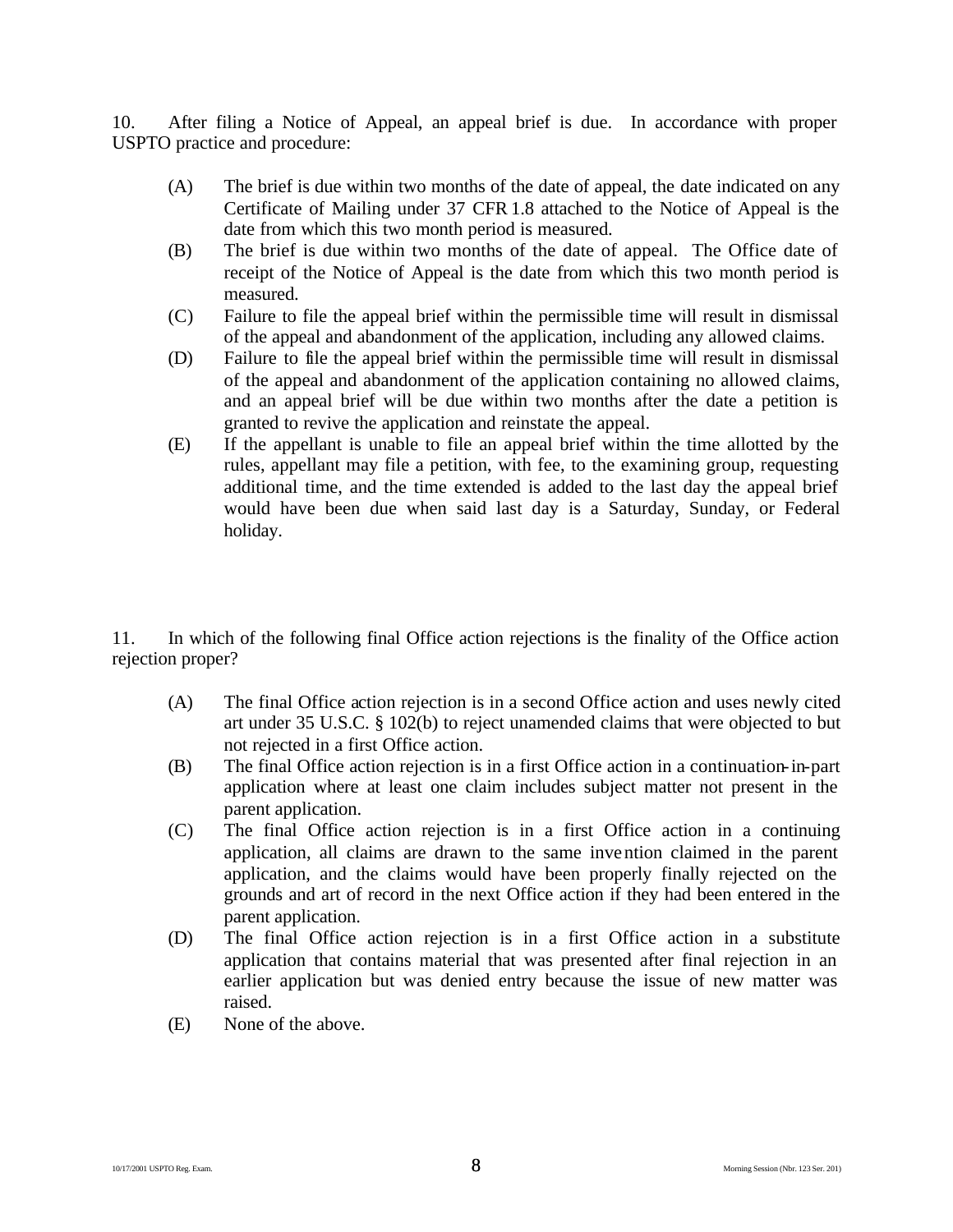12. You are a registered practitioner. Lucy, your new associate, wants to know whether she must file an application data sheet with a provisional patent application of a client and what information she should include on the application data sheet. Lucy has previously submitted an application data sheet with a previously filed application for another client, but has discovered a discrepancy with the information contained in the declaration and application data sheet. Lucy wonders if she needs to correct the error if the correct information is contained in the declaration. She also asks how errors may be corrected. With respect to the filing of an application data sheet, which of the following is not accurate under proper USPTO procedure for applications filed on or after January 1, 2001?

- (A) An application data sheet is a sheet or sheets that may be voluntarily submitted in either provisional or nonprovisional applications, which contains bibliographic data, arranged in a format specified by the Office. If an application data sheet is provided, the application data sheet is part of the provisional or nonprovisional application for which it has been submitted.
- (B) Bibliographic data on an application data sheet includes: (1) applicant information, (2) correspondence information, (3) application information, (4) representative information, (5) domestic priority information, (6) foreign priority information, and (7) assignee information.
- (C) Once captured by the Office, bibliographic information derived from an application data sheet containing errors may not be corrected and recaptured by a request therefor accompanied by the submission of a supplemental application data sheet, an oath or declaration under 37 CFR 1.63 or § 1.67; nor will a letter pursuant to 37 CFR 1.33(b) be acceptable.
- (D) In general, supplemental application data sheets may be subsequently supplied prior to payment of the issue fee either to correct or update information in a previously submitted application data sheet.
- (E) The Office will initially capture bibliographic information from the application data sheet notwithstanding whether an oath or declaration governs the information. Thus, the Office shall generally not look to an oath or declaration under 37 CFR 1.63 to see if the bibliographic information contained therein is consistent with the bibliographic information captured from an application data sheet (whether the oath or declaration is submitted prior to or subsequent to the application data sheet).

13. In accordance with proper USPTO practice and procedure, a submission for a request for continued examination does not include:

- (A) An amendment of the drawings.
- (B) New arguments in support of patentability.
- (C) New evidence in support of patentability.
- (D) An appeal brief or reply brief (or related papers).
- (E) An amendment of the claims.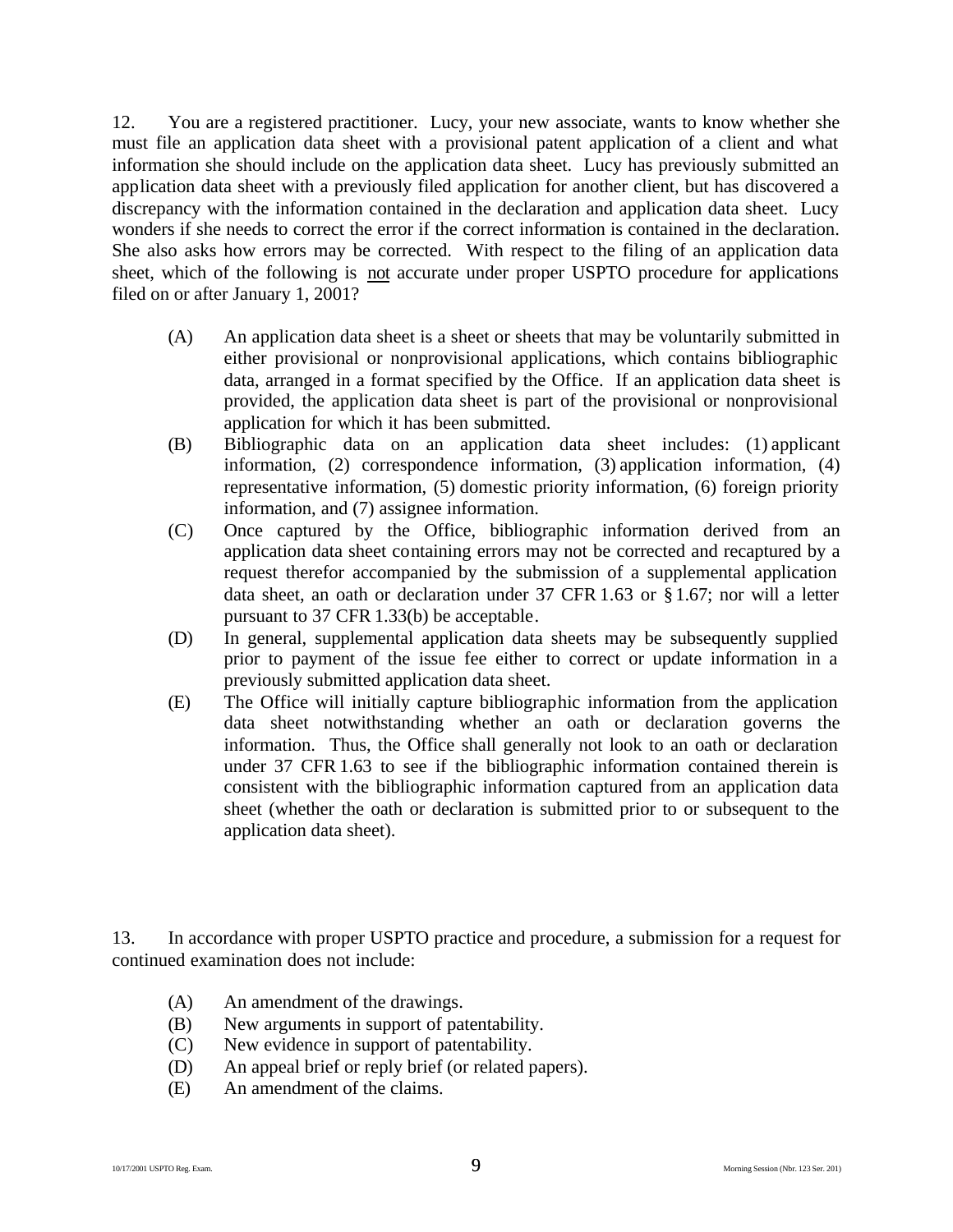- 14. Which of the following is not in accord with proper USPTO practice and procedure?
	- (A) A written description as filed in a nonprovisional patent application is presumed adequate under 35 U.S.C. § 112 in the absence of evidence or reasoning to the contrary.
	- (B) An examiner may show that a written description as filed in a nonprovisional patent application is not adequate by presenting a preponderance of evidence why a person of ordinary skill in the art would not recognize in the applicant's disclosure a description of the invention defined by the claims.
	- (C) A general allegation of "unpredictability in the art" is sufficient to support a rejection of a claim for lack of an adequate written description.
	- (D) When filing an amendment, a practitioner should show support in the original disclosure for new or amended claims.
	- (E) When there is substantial variation within a genus, an applicant must describe a sufficient variety of species to reflect the variation within the genus.

15. Sam is a sole proprietor of *Sam's Labs,* which has no other employees. Sam invented a new drug while doing research under a Government contract. Sam desires to file a patent application for his invention and assign it to *Sam's Labs*. Sam has licensed Rick, also a sole proprietor with no employees, to make and use his invention. Sam wants to claim small entity status when filing a patent application for his invention. Sam also wants to grant the Government a license, but will not do so if he will be denied small entity status. Sam has limited resources and wants to know whether, how, and to what extent he may claim small entity status. Which of the following is not accurate with respect to proper USPTO procedure in relation to applications filed on or after January 1, 2001?

- (A) *Sam's Labs* is a small business concern for the purposes of claiming small entity status for fee reduction purposes.
- (B) If Sam grants a license to the Government resulting from a rights determination under Executive Order 10096, it will not constitute a license so as to prohibit claiming small entity status.
- (C) The establishment of small entity status permits the recipient to pay reduced fees for all patent application processing fees charged by the USPTO.
- (D) Sam may establish small entity status by a written assertion of entitlement to small entity status. A written assertion must: (i) be clearly identifiable; (ii) be signed; and (iii) convey the concept of entitlement to small entity status, such as by stating that applicant is a small entity, or that small entity status is entitled to be asserted for the application or patent.
- (E) While no specific words or wording are required to assert small entity status, the intent to assert small entity status must be clearly indicated in order to comply with the assertion requirement.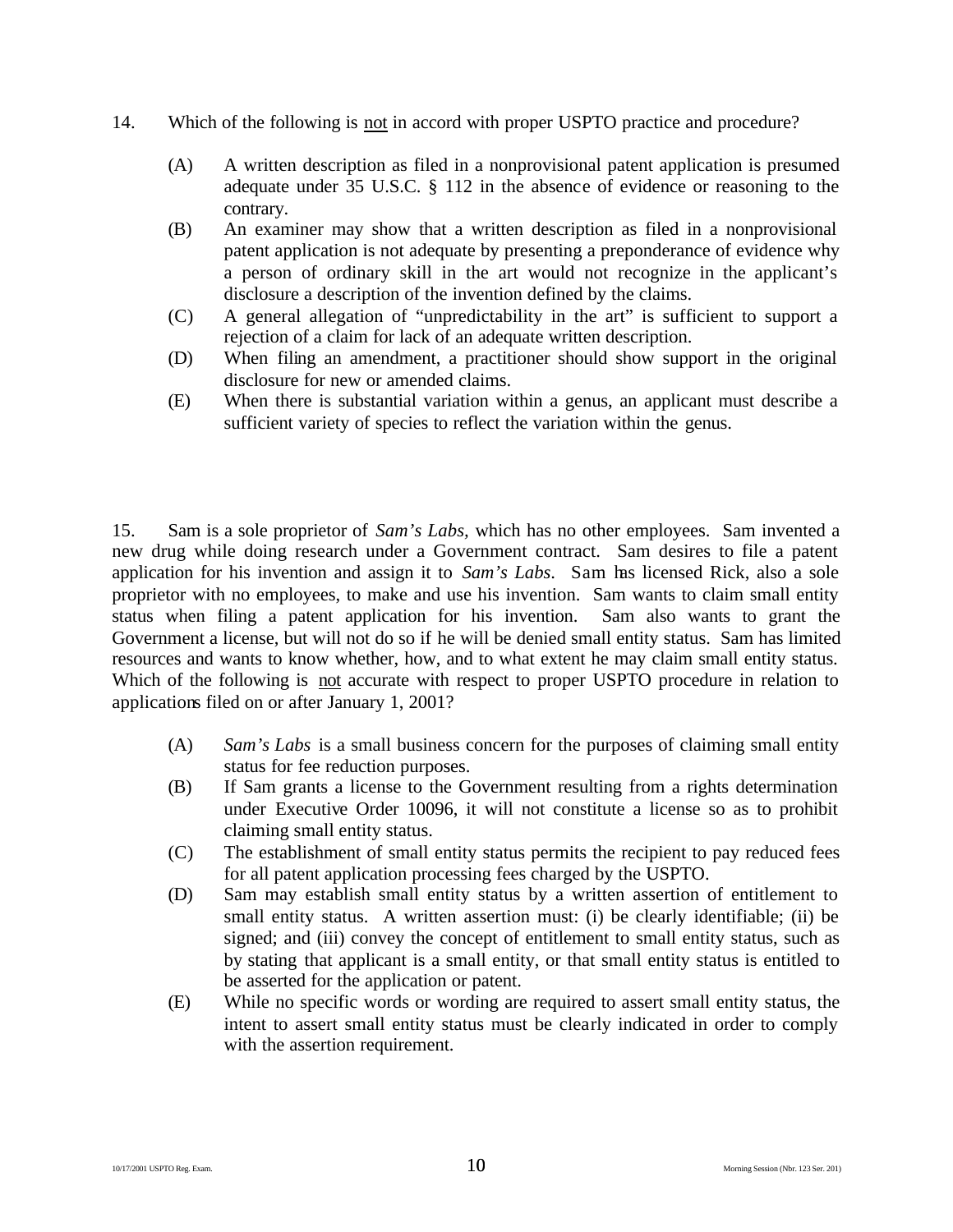The following facts apply to Questions 16 and 17.

Claims 1 and 2, fully disclosed and supported in the specification of a patent application having an effective filing date of March 15, 2000, for sole inventor Ted, state the following:

Claim 1. An apparatus intended to be used for aerating water in a fish tank, comprising:

- (i) an oxygen source connected to a tube, and
- (ii) a valve connected to the tube.

Claim 2. An apparatus as in claim 1, further comprising an oxygen sensor connected to the valve.

16. Which of the following claims, if fully disclosed and supported in the specification, and included in the application, provides a proper basis for an objection under 37 CFR 1.75(c)?

- (A) Claim 3. An apparatus as in any one of the preceding claims, in which the tube is plastic.
- (B) Claim 3. An apparatus according to claims 1 or 2, further comprising a temperature sensor connected to the valve.
- (C) Claim 3. An apparatus as in the preceding claims, in which the tube is plastic.
- (D) Claim 3. An apparatus as in any preceding claim, in which the tube is plastic.
- (E) Claim 3. An apparatus as in either claim 1 or claim 2, further comprising a temperature sensor connected to the valve.

17. Which of the following, if relied on by an examiner in a rejection of claim 2, can be a statutory bar under 35 U.S.C. § 102 of claim 2?

- (A) A U.S. patent to John, issued February 2, 1999, that discloses and claims an apparatus intended to be used for aerating ice cream, having an oxygen source connected to a tube, a valve connected to the tube, and a battery coupled to the oxygen source.
- (B) A U.S. patent to John, issued April 6, 1999, that discloses and claims an apparatus intended to be used for aerating water in a fish tank, having an oxygen source connected to a tube, a valve connected to the tube, and an oxygen sensor connected to the tube.
- (C) A U.S. patent to Ned, issued February 9, 1999, that discloses, but does not claim, an apparatus intended to be used for aerating ice cream, having an oxygen source connected to a tube, a valve connected to the tube, an oxygen sensor connected to the valve, and a battery coupled to the oxygen source.
- (D) A foreign patent to Ted issued April 12, 2000, on an application filed on March 12, 1997. The foreign patent discloses and claims an apparatus intended to be used for aerating water in a fish tank, having an oxygen source connected to a tube, a valve connected to the tube, and an oxygen sensor connected to the tube.
- (E) None of the above.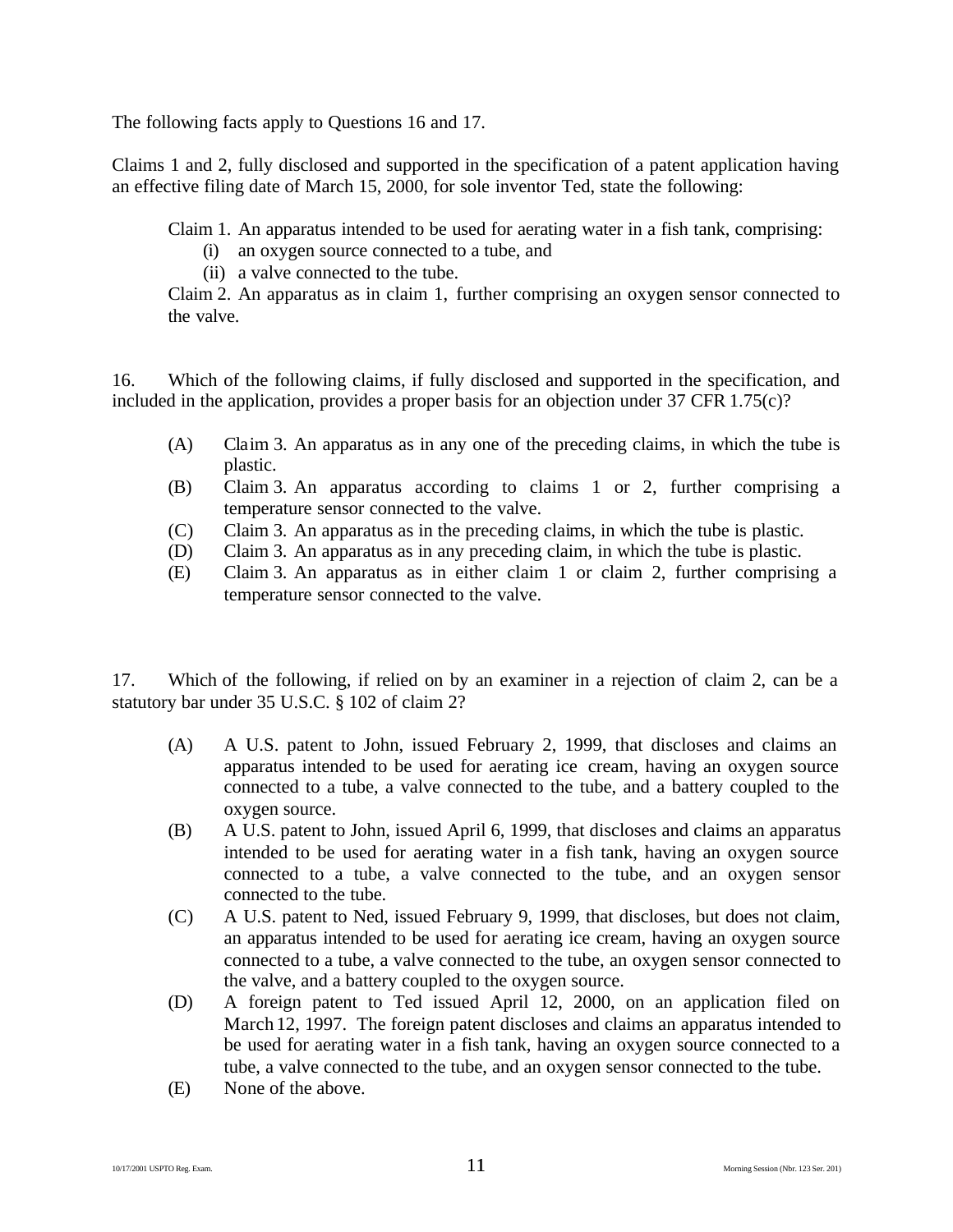- 18. Which of the following is in accord with proper USPTO practice and procedure?
	- (A) Satisfaction of the enablement requirement of the first paragraph of 35 U.S.C. § 112 by the disclosure in a specification also satisfies the written description requirement of the second paragraph of 35 U.S.C. § 112
	- (B) A claim to a process consisting solely of mathematical operations, *i.e.*, converting one set of numbers into another set of numbers, does not manipulate appropriate subject matter and thus cannot constitute a process eligible for patent protection.
	- (C) A claim for a machine can encompass only one machine, such as a single computer, for performing the underlying process.
	- (D) A claim that recites nothing but the physical characteristics of a form of energy, such as a frequency, voltage, or the strength of a magnetic field, define energy or magnetism, *per se*, and as such are statutory natural phenomena.
	- (E) A composition of matter is a single substance, as opposed to two or more substances, whe ther it be a gas, fluid, or solid.

19. Mr. Adams was touring the central Mexican highland desert when he came across a small tequila production facility. While touring the facility, Adams saw a unique machine for squeezing the sap from the blue agave plant and preparing the sap for fermentation. The machine, which had been in operation for more than three years, was highly efficient and helped produce excellent tequila from a minimal number of agave plants. The owner of the production facility had sold a number of identical machines to other local tequila producers over the past two years. All of the machines remained local and none of the producers sold their tequila outside the local area. Aware that the blue agave plant was becoming increasingly rare, Adams immediately recognized the commercial possibilities of such an efficient machine. Adams returned to the facility under cover of night and took numerous photographs of the machine. Upon Adams' return to the United States, he worked from the photographs to make detailed technical drawings of the machine. He then promptly filed a patent application directed to the machine. Which of the following statements is correct?

- (A) Adams may not obtain a patent on the machine because it was known by others in a NAFTA country before Mr. Adams made technical drawings of the machine.
- (B) Adams may not obtain a patent on the machine because the machine had been sold more than a year before Adams' application filing date.
- (C) Adams is entitled to a patent because all sales of the machine and the tequila produced by the machine were in Mexico; a goal of the patent system is public disclosure of technical advances; and the machine likely would not have been disclosed to the United States public without Adams.
- (D) Adams may not obtain a patent on the machine because the machine was in public use more than a year before Adams' application filing date.
- (E) Statements (A), (B), (C) and (D) are each incorrect.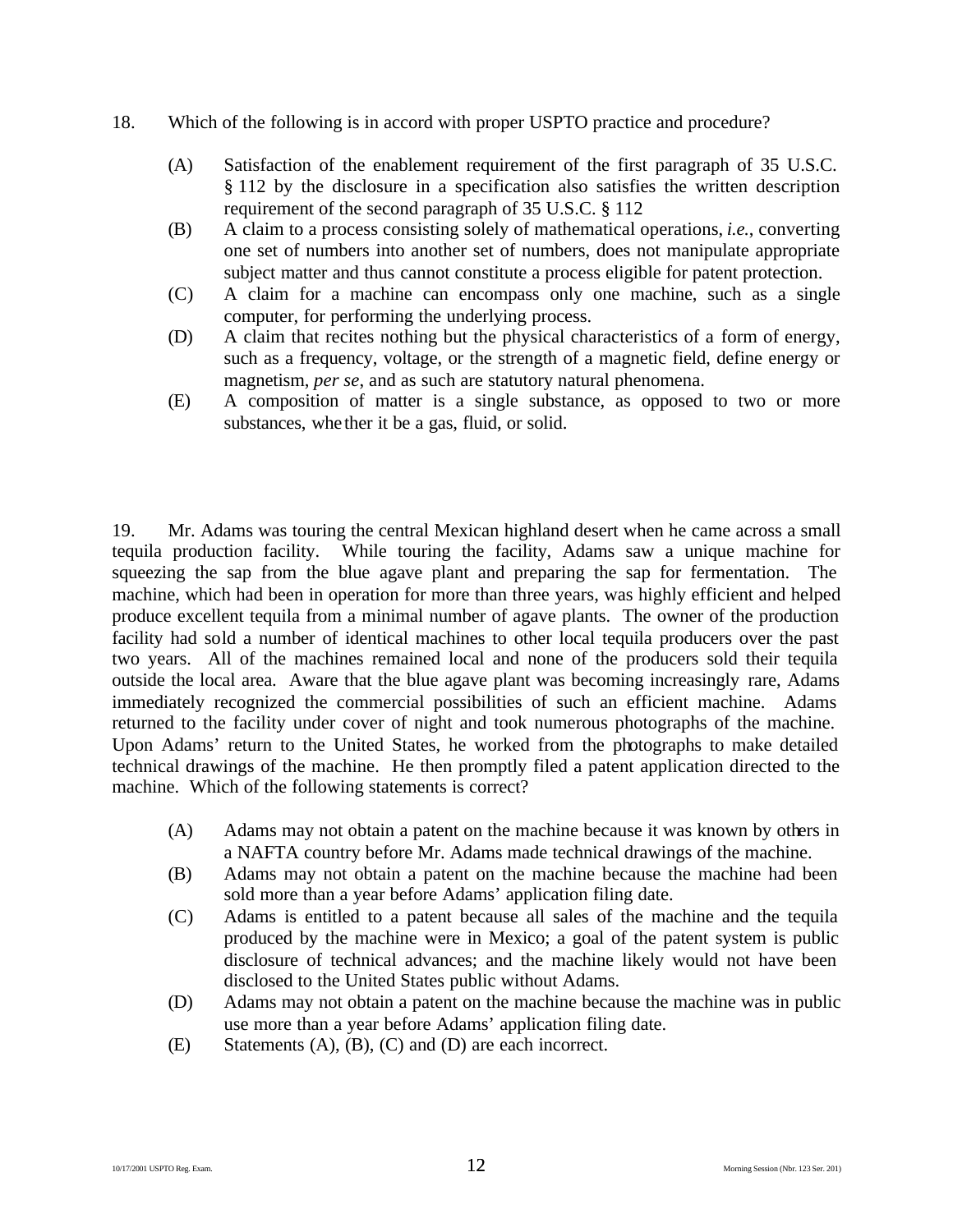- 20. Which of the following is true?
	- (A) The statement, "Whether claims 1 and 2 are unpatentable," complies with the requirement of 37 CFR 1.192 $(c)(6)$  for a concise statement in the appeal brief of the issues presented for review.
	- (B) A reissue application may be filed in order to broaden claims back to their original form where the claims were mistakenly narrowed during the original prosecution to avoid the prior art provided that the narrowing of the claims was made without deceptive intent on the part of the applicant.
	- (C) Following a new ground of rejection raised by the Board of Patent Appeals and Interferences, the applicant may request a rehearing, or submit an appropriate amendment of the rejected claims or a showing of facts relating to the rejected claims.
	- (D) If the Board of Patent Appeals and Interferences decides to require an appellant to address a particular matter, and the appellant cannot respond within the time period set, he may obtain an extension of time by paying the requisite fee.
	- (E) In an *ex parte* reexamination proceeding of a patent that arises from an application filed in the United States before November 29, 1999, a third party requester who is dissatisfied with a decision of the Board of Patent Appeals and Interferences may seek judicial review by appeal to either the U.S. Court of Appeals for the Federal Circuit or by civil action in the U.S. District Court for the District of Columbia.

21. An inventor, working with prior art subject matter, changes the subject matter, and thereafter files a patent application only claiming the changed subject matter. Which of the following changes might render the claimed subject matter patentable?

- (A) Where the only difference between the prior art device and the claim device was a recitation of relative dimensions of the claimed device and the claimed device would not perform differently than the prior art device.
- (B) Where the only difference between the prior art device and the claimed device is the configuration of the claimed device, and the configuration is a matter of choice without significance regarding the use of the device.
- (C) Where the difference between the prior art, an impure material, and the claimed subject matter, the purified form of the impure material, is the purity of the material and the utility of the purified material, which differs from the impure material.
- (D) Where the only difference between the prior art device and the claimed device is a reversal of the parts that move relative to each other, and without any unexpected results.
- (E) Where the only difference between the prior art device and the claimed device is elimination of an element and its function, and elimination of the function was desired, required, or expected.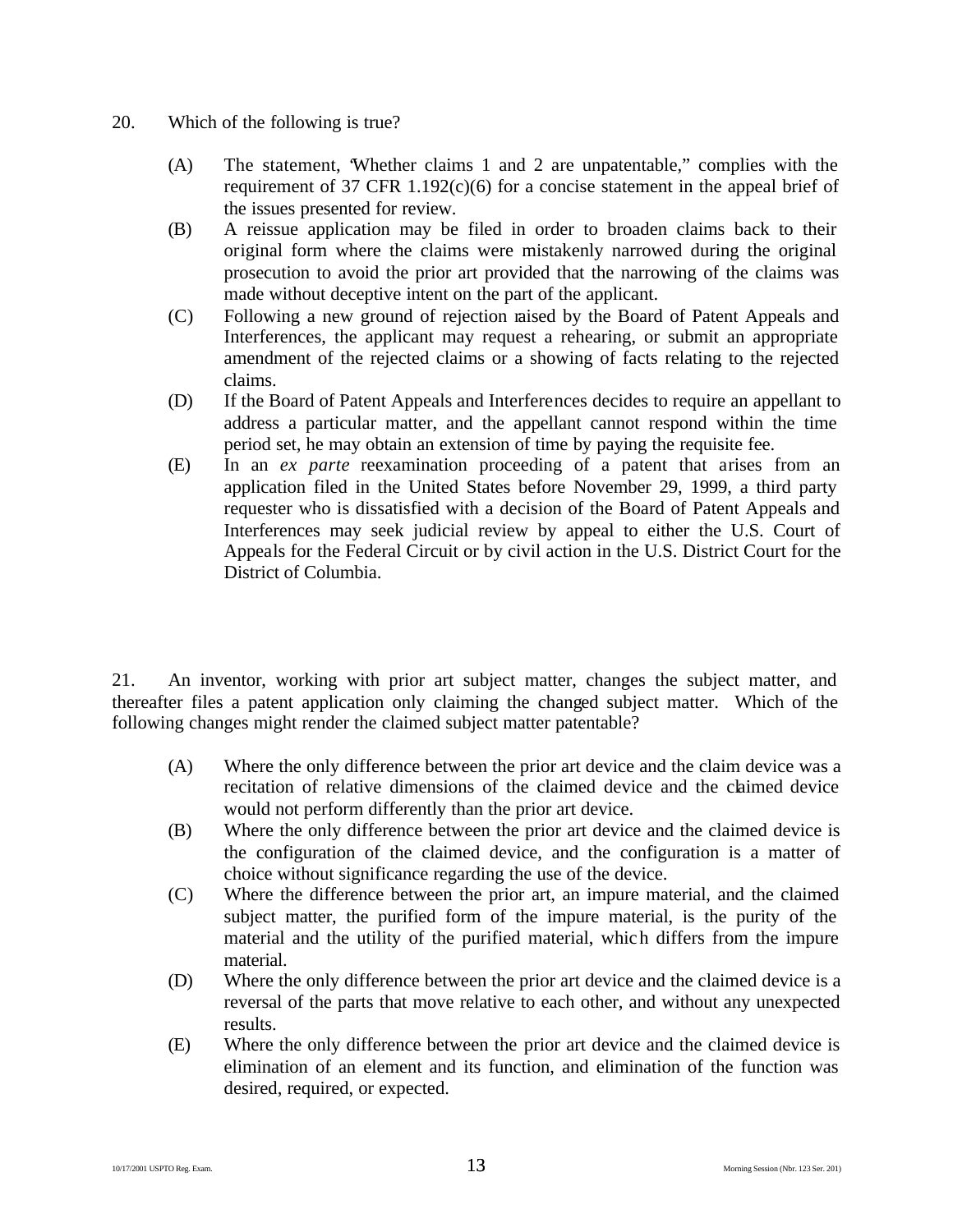22. Tony, an inventor/client in several pending applications which you have filed, comes to you with several publications and patents which he has discovered for the first time while cleaning out his brother-in-law's attic last week. Tony's brother-in-law was not an individual within the scope of 37 CFR 1.56. Tony's brother-in-law has what appears to be material prior art for four of Tony's applications, A, B, C and D. Tony wants to know if it is too late to file information disclosure statements to have the examiner consider the information. Tony also wants to know if he does file an information disclosure statement, is he making a statement that a search has been conducted and that the items he discovered are material? Application A was filed two months ago and no Office action has issued. Application B was filed six months ago and a first, non-final, action has issued. In Application C, a Notice of Allowability has issued and the issue fee has not been paid. In Application D, a Notice of Allowability has issued and the issue fee has been paid. Which of the following is not true with respect to the proper USPTO procedure in relation to Tony's applications, all of which were filed on or after January 1, 2001?

- (A) The USPTO would consider an information disclosure statement signed by Tony in regard to application B, if the statement signed by Tony is filed within three months of Tony knowing the information and before the mailing date of a final action under 37 CFR1.113, a notice of allowance under 37 CFR 1.311, or an action that otherwise closes prosecution in the application. The information disclosure statement must be accompanied by one either (1) the appropriate fee or (2) a statement that no item of information contained in the information disclosure statement was cited in a communication from a foreign patent office in a counterpart foreign application. Further, the statement must include Tony's certification, after making reasonable inquiry, to his knowledge that no item of information contained in the information disclosure statement was known to any individual within the scope of 37 CFR1.56(c) more than three months prior to the filing of the information disclosure statement.
- (B) For application C, an information disclosure statement must be considered by the Office if the statement, signed by Tony, is filed after Notice of Allowance was mailed and on or before payment of the issue fee, and is accompanied by both the appropriate fee, and a statement that no item of information contained in the information disclosure statement was cited in a communication from a foreign patent office in a counterpart foreign application. Further, the statement must include Tony's certification, after making reasonable inquiry, to his knowledge that that no item of information contained in the information disclosure statement was known to any individual within the scope of 37 CFR 1.56(c) more than three months prior to the filing of the information disclosure statement.
- (C) No extensions of time for filing an information disclosure statement are permitted under 37 CFR 1.136, however, if a *bona fide* attempt is made to comply with 37 CFR 1.98, but part of the required content is inadvertently omitted, additional time may be given to enable full compliance.
- (D) A properly filed information disclosure statement shall be construed as a representation that a diligent and thorough search has been made.
- (E) The filing of an information disclosure statement shall not be construed to be an admission that the information cited in the statement is, or is considered to be, material to patentability as defined in 37 CFR 1.56(b).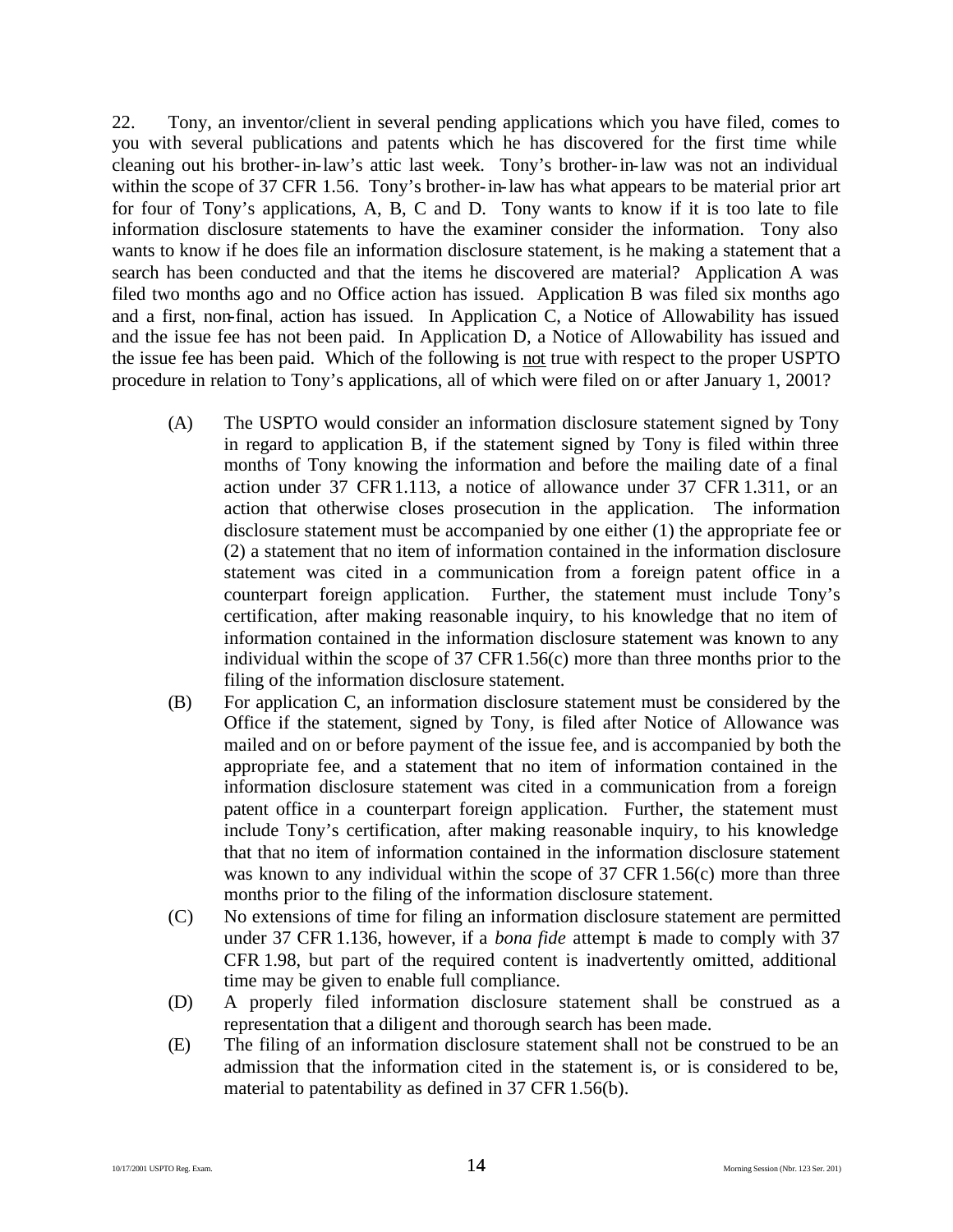23. Roberto files a U.S. patent application fourteen months after he perfects an invention in Europe. Which of the following would establish a statutory bar against the granting of a U.S. patent to Roberto?

- (A) A foreign patent issued to Roberto 11 months prior to the filing date of Roberto's U.S. patent application. The foreign patent was granted on an application that was filed 23 months prior to the effective filing date of Roberto's U.S. patent application. The foreign patent application and the U.S. patent application claim the same invention.
- (B) The invention was described in a printed publication in the United States, 11 months prior to the filing date of the U.S. patent application.
- (C) The invention was in public use in the United States, less than one year prior to the filing date of the U.S. patent application.
- (D) The invention was on sale in a foreign (NAFTA member) country, more than one year prior to the filing date of the U.S. patent application.
- (E) None of the above.

24. Able and Baker conceived an improved gas grille for cookouts. Using elements A, B, C, D, E and F found in their backyards, as well as elements G, H, I, J, K, L, M and N purchased at a local hardware store, they successfully constructed and used a gas grille conforming to their concept. The grille includes subcombination of elements K, L and M conceived by Able, and subcombination C, D, F, G and M conceived by Baker. Able and Baker conceived their respective subcombinations separately and at different times. Able and Baker retain you to prepare and file a patent application for them. You are considering whether and what can be claimed in one patent application. Which of the following is true?

- (A) For Able and Baker to properly execute an oath or declaration under 37 CFR 1.63 in a patent application claiming not only the grille, but also the two subcombinations, Able and Baker must be joint inventors of the grille, and each of the two subcombinations.
- (B) A characteristic of U.S. patent law that is generally shared by other countries is that the applicant for a patent must be the inventor.
- (C) If Able and Baker execute an oath or declaration under 37 CFR 1.63 as joint inventors and file an application claiming the grille (a combination of elements A, B, C, D, E, F, G, H, I, J, K, L, M and N), the existence of the claim to the grille is evidence of their joint inventorship of the individual elements.
- (D) Able and Baker may properly execute an oath or declaration under 37 CFR 1.63 as joint inventors and file an application containing claims to the grille (a combination of elements A, B, C, D, E, F, G, H, I, J, K, L, M and N), claims to the subcombination conceived by Able, and claims to the subcombination conceived by Baker.
- (E) Able and Baker could not properly claim the combination unless they successfully and personally reduced the grille to practice.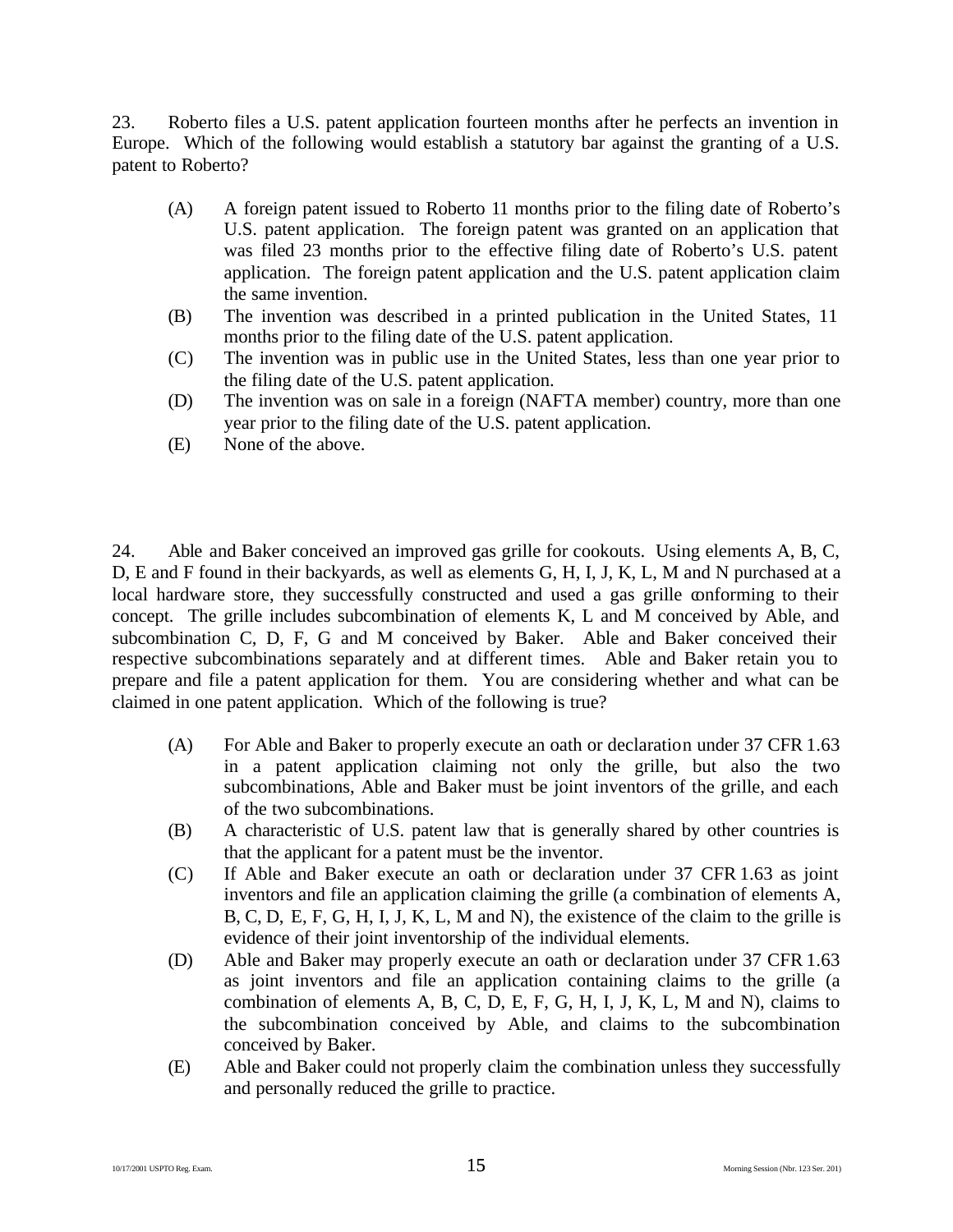25. Ada invented a computer memory retrieval system in the United States. In June 1999, at the request of MC Computer Corp. and with the benefit of an export license, Ada demonstrates her invention at a testing facility in England. MC Computer Corp. signs a confidentiality agreement and agrees not to disclose the invention to anyone. The test is conducted in a secluded area and the persons involved are sworn to secrecy. Unbeknownst to Ada, MC Computer Corp. installs the computer memory retrieval system on its MC computers and begins selling its computers in England in September 1, 1999, with Ada's memory retrieval system. The first sale in the United States of MC Computer Corp's computers with Ada's memory retrieval system occurs on October 1, 1999. On August 1, 2000, MC Computer Corp. publishes an advertisement in the United States, and files a U.S. patent application that discloses but does not claim the memory retrieval system invented by Ada. The MC Computer Corp.'s patent issues on October 1, 2001. On September 12, 2000, Ada files a patent application. On October 15, 2001, the examiner rejects all the claims in Ada's application based upon MC Computer Corp.'s advertisement published on August 1, 2000. Which of the following is true?

- (A) Since the MC Computer Corp. misappropriated the invention and since Ada did not authorize the sales in England on September 1, 1999, or the advertisement on August 1, 2000 in the United States, the rejection may be overcome by showing that the idea was misappropriated by MC Computer and the sales were not authorized by Ada.
- (B) Ada is not entitled to a patent since the invention was on sale more than one year prior to the date of the application for patent in the United States.
- (C) Ada may file a declaration pursuant to 37 CFR1.131 to antedate MC Computer Corp.'s published advertisement.
- (D) Ada may file a request for reexamination of the MC Computer Corp.'s patent on the grounds that her idea was misappropriated.
- (E) The MC Computer Corp.'s patent is invalid for breach of the confidentiality agreement and disclosing the invention of another.

26. Where a reference relied upon in a 35 U.S.C. § 103 rejection qualifies as prior art only under 35 U.S.C. § 102(f), or (g), which of the following represents the most comprehensive answer in accord with proper USPTO practice and procedure as to the action an applicant should take to overcome the rejection?

- (A) Present proof that the subject matter relied upon and the claimed invention are currently commonly owned.
- (B) Present proof that the subject matter relied upon and the claimed invention were commonly owned at the time the later invention was made.
- (C) Present proof that the subject matter relied upon and the claimed invention were subject to an obligation to assign to the same person at the time the later invention was made.
- $(D)$   $(A)$  and  $(B)$ .
- $(E)$   $(C)$  and  $(D)$ .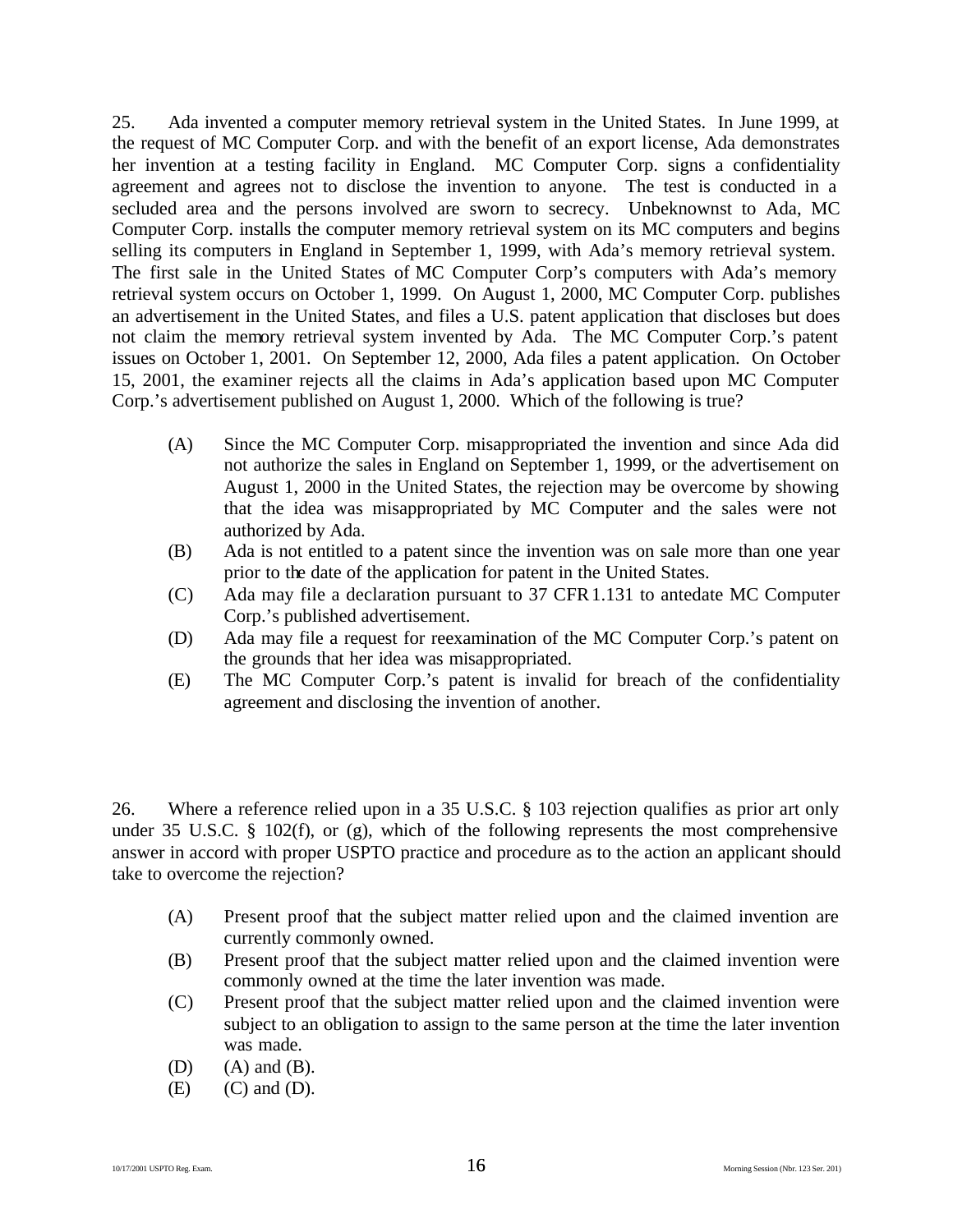27. A U.S. patent application for inventor William Tull discloses a target-shooting gun for improved accuracy, and a bullet impregnated with a new chemical composition. The new chemical composition minimizes damage to a target struck by the bullet. In a non-final Office action, an examiner includes a restriction requirement between a group of claims drawn to the target-shooting gun (Group 1), and a group of claims drawn to the bullet (Group 2). Which of the following, included in a timely reply to the non-final Office action, preserves Tull's right to petition for review of the restriction requirement, if the requirement is made final?

- (A) A reply that distinctly points out supposed errors in the restriction requirement, and also states, "The restriction requirement is traversed, and no election is made, thereby preserving Applicant's right to petition for review of the restriction requirement."
- (B) A reply that states, "Applicant elects Group 2 and traverses the restriction requirement because the requirement for restriction between Group 1 and Group 2 is in error."
- (C) A reply that distinctly and specifically points out supposed errors in the restriction requirement, and states, "Applicant traverses the restriction requirement and elects Group 2."
- (D) A reply that states, "The restriction requirement between Group 1 and Group 2 is traversed because it is in error, and no election is made, thereby preserving Applicant's right to petition for review of the restriction requirement."
- (E) None of the above.
- 28. Which of the following is true?
	- (A) When an applicant successfully petitions to make his case special, the special status ends if applicant appeals the case to the Board of Patent Appeals and Interferences.
	- (B) A reissue application may be filed in order to broaden claims back to their original form where the claims were mistakenly narrowed during the original prosecution to avoid the prior art provided that the narrowing of the claims was made without deceptive intent on the part of the applicant.
	- (C) If the Board of Patent Appeals and Interferences decides to require an appellant to address a particular matter, and the appellant cannot respond within the time period set, he may obtain an extension of time by paying the requisite fee.
	- (D) Following a new ground of rejection raised by the Board of Patent Appeals and Interferences, the applicant may request a rehearing, or submit an appropriate amendment of the rejected claims or a showing of facts relating to the rejected claims.
	- (E) In an *ex parte* reexamination proceeding, a third party requester who is dissatisfied with a decision of the Board of Patent Appeals and Interferences may seek judicial review by appeal to either the U.S. Court of Appeals for the Federal Circuit or by civil action in the U.S. District Court for the District of Columbia.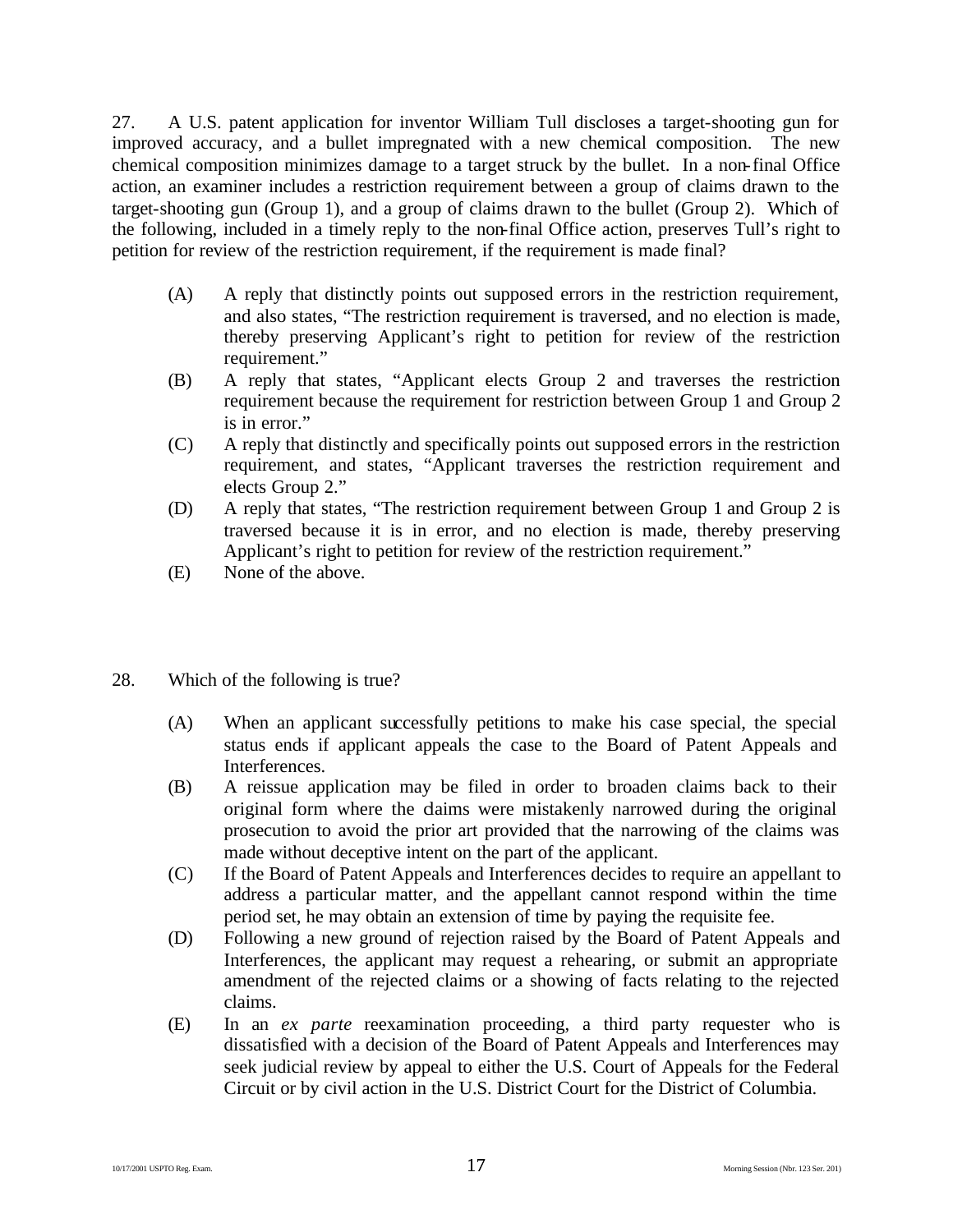The following facts apply to Questions 29 through 32.

Kat Forrest has been a famous golf prodigy since childhood and currently enjoys phenomenal success on the professional golf tour, having won four straight major titles. Kat conceived, constructed and successfully tested a golfer's aid to help less-skilled players. Briefly, the aid includes a distance-finder that determines the precise distance from the golfer's ball to a target such as a fairway landing area or the hole. The aid obtains data concerning playing conditions (*e.g*., wind speed and direction, soil moisture, *etc*.) from a series of sensors distributed throughout a golf course. A global positioning system provides accurate positional coordinates for the ball location and the target location. A user interface allows manual input of situational data (*e.g*., ball in divot) and permits the user to override system settings and sensor data. The golfer's aid also includes computer memory that stores performance data calibrated to a specific golfer. In use, a digital processor determines a suggested play based on playing conditions and golfer skill level, and automatically displays information concerning the suggested play (*e.g*., recommended golf club and preferred line of flight for the ball). Other information can be displayed in reply to user requests.

Kat comes to you in September 2001 and asks you to prepare and file a patent application on her behalf. She informs you that she has shown the golfer's aid only to her caddie and only under terms of strict confidentiality, and that she finalized the design on June 5, 2001. Her golfer's aid has not been sold or offered for sale. She also informs you that she derived the general idea for the golfer's aid, in part, from (1) an article appearing in the July 2000 edition of a golf magazine concerning a commercial distance finder and (2) a customized personal digital assistant (PDA) she saw on a store shelf while traveling in Thailand in April 2001. The distance finder has been available for sale in the United States since August 2000. The customized PDA was first offered for sale in the United States on June 8, 2001, but has not been disclosed in any publication or patent document. You prepare a patent application with claims that you believe are likely to be found patentably distinct over the commercially available distance finder and the golf magazine article, either alone or in combination. The application is filed with the USPTO on September 17, 2001.

- 29. Which of the following statements is most true?
	- (A) Kat should disclose the golf magazine article to the USPTO for consideration by the examiner, but need not disclose information concerning the customized PDA.
	- (B) Kat need not disclose either the golf magazine article or information concerning the customized PDA to the USPTO for consideration by the examiner.
	- (C) Kat should disclose both the golf magazine article and information concerning the customized PDA to the USPTO for consideration by the examiner.
	- (D) Kat's observation of the customized PDA is not ma terial to patentability because the observation took place in Thailand and the PDA was not offered for sale in the United States until June 2001, the PDA has not been described in a publication, and the PDA has not been patented.
	- (E) Kat's observation of the customized PDA cannot be material to patentability because golfer's aids are nonanalogous art.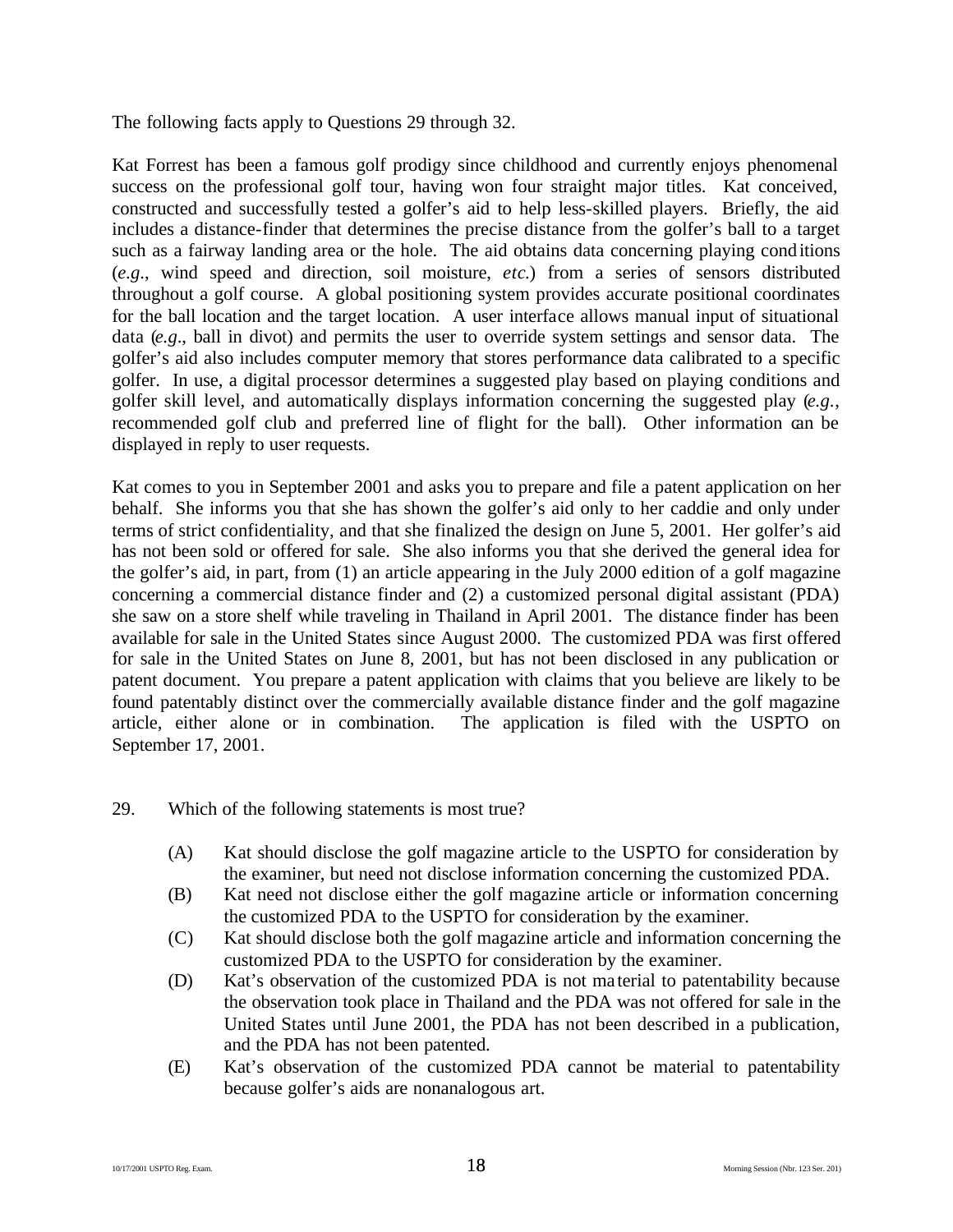30. Which of the following is most likely to be considered in a proper obviousness determination?

- (A) Evidence demonstrating the manner in which the invention was made.
- (B) Evidence that a combination of prior art teachings, although technically compatible, would not be made by businessmen for economic reasons.
- (C) Evidence demonstrating the level of ordinary skill in the art.
- (D) Evidence that one of ordinary skill in the art, after reading Kat's application, would readily be able to make and use Kat's invention without undue experimentation.
- (E) Evidence that the distance finder described in the July 2000 golf magazine has enjoyed great commercial success.

31. A United States patent issued to Jack Nichols on September 18, 2001 based on an application filed in the USPTO in May 2000. The Nichols patent claimed priority from a German application that was filed in April 2000 and was first published in October 2001. The Nichols U.S. application was an exact translation of the German priority application, and fully anticipated the subject matter of Kat's broadest claims. The Examiner locates the Nichols U.S. patent and the Nichols published priority application during prosecution. Which of the following actions, if taken by the Examiner, would be most proper (keeping in mind that the Examiner has no evidence of Kat's activities prior to September 17, 2001)?

- (A) Reject Kat's broadest claims under 35 U.S.C. §102(a) because Nichols' U.S. patent is evidence that the claimed subject matter was known by others prior to Kat's invention.
- (B) Reject Kat's broadest claims under 35 U.S.C. § 102(a) because the claimed subject matter was patented or described in a printed publication by Nichols before Kat's invention.
- (C) Reject Kat's broadest claims under 35 U.S.C. § 102(b) because the claimed subject matter was patented or described in a printed publication by Nichols before Kat's invention.
- (D) Reject Kat's broadest claims under 35 U.S.C. § 102(d) because the claimed subject matter was first patented or caused to be patented in a foreign country on an application filed more than twelve months before Kat's filing date.
- (E) Reject Kat's broadest claims under 35 U.S.C. § 102(e) because the claimed subject matter was described in a U.S. patent granted to Nichols on an application filed before Kat's invention.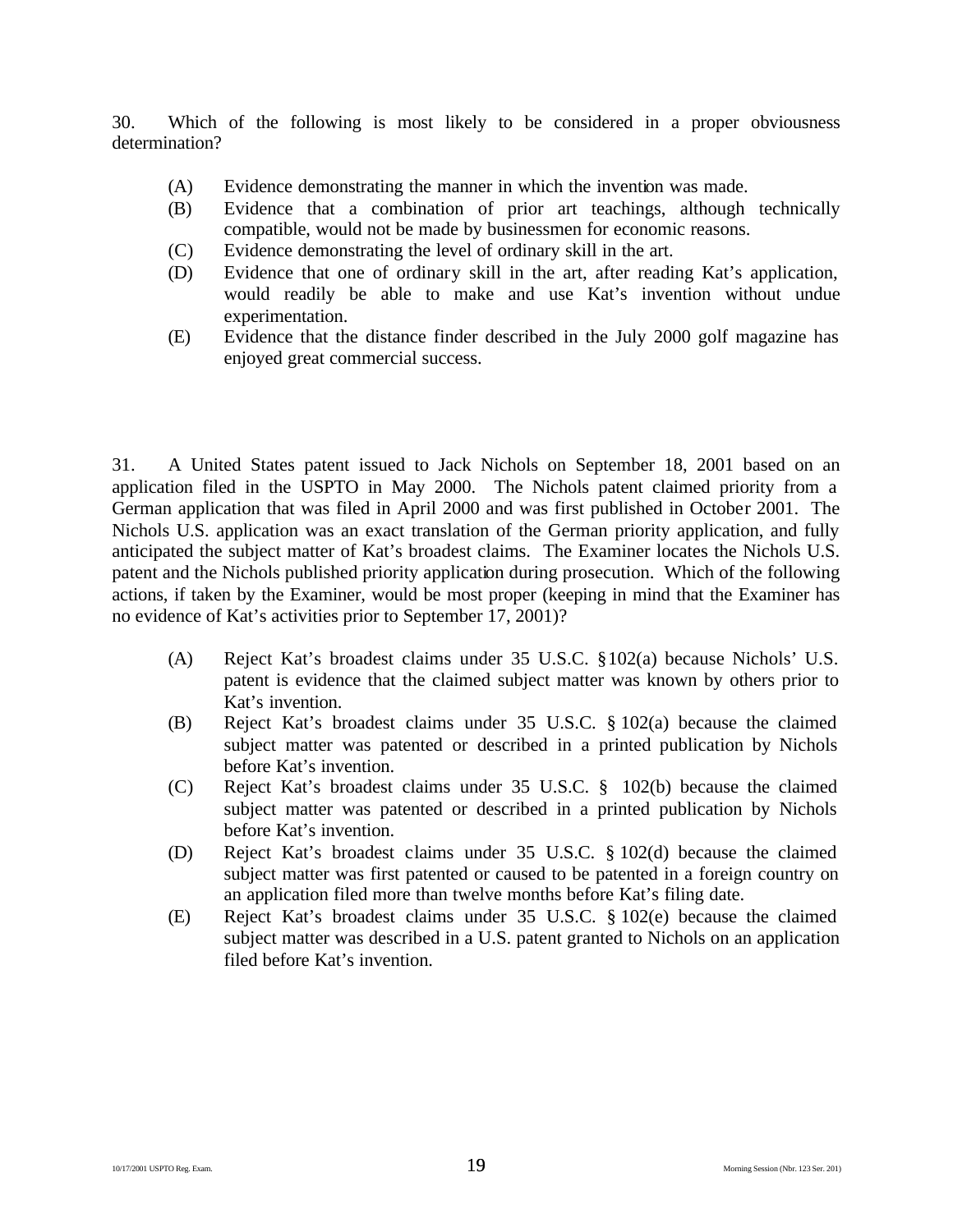32. Kat's patent application includes the following incomplete independent claim 8 and complete dependent claims 9 and 10:

Claim 8. An aid for assisting a golfer comprising:

- i) a display device;
- ii) an input device adapted to receive user inputs from said golfer;
- iii) \_\_\_\_\_\_\_\_\_\_\_\_\_\_\_\_\_\_\_\_\_\_\_\_\_\_\_\_\_\_\_\_\_\_\_\_\_\_\_\_\_\_\_\_\_\_\_\_\_\_;
- iv) a memory for storing user specific data indicating, at least in part, a skill level for said golfer; and
- v) a processor which (1) obtains signals from said input device, said receiver, and said memory, (2) calculates a suggested play based at least in part on said signals from said input device, said receiver, and said memory, and (3) displays said suggested play on said display device.

Claim 9. The aid of claim 8, wherein said plurality of remote devices includes multiple sensors distributed on a golf course for detecting and transmitting playing condition data.

Claim 10. The aid of claim 9, wherein said plurality of remote devices further includes a global positioning system for obtaining position data.

Which of the following best completes claim 8?

- (A) a plurality of remote devices operable to detect playing conditions and position and to generate sensor signals that indicate playing condition data and position data;
- (B) a plurality of remote devices, said plurality of remote devices including at least one device that indicates playing condition data and at least one device that indicates position data;
- (C) means for receiving playing condition data and position data transmitted by a plurality of remote devices;
- (D) a receiver operable to obtain data transmitted by a plurality of remote devices, said plurality of remote devices including at least one device that transmits playing condition data and at least one device that transmits position data;
- (E) a receiver operable to obtain a plurality of remote sensor signals, said remote sensor signals indicating playing condition data and position data;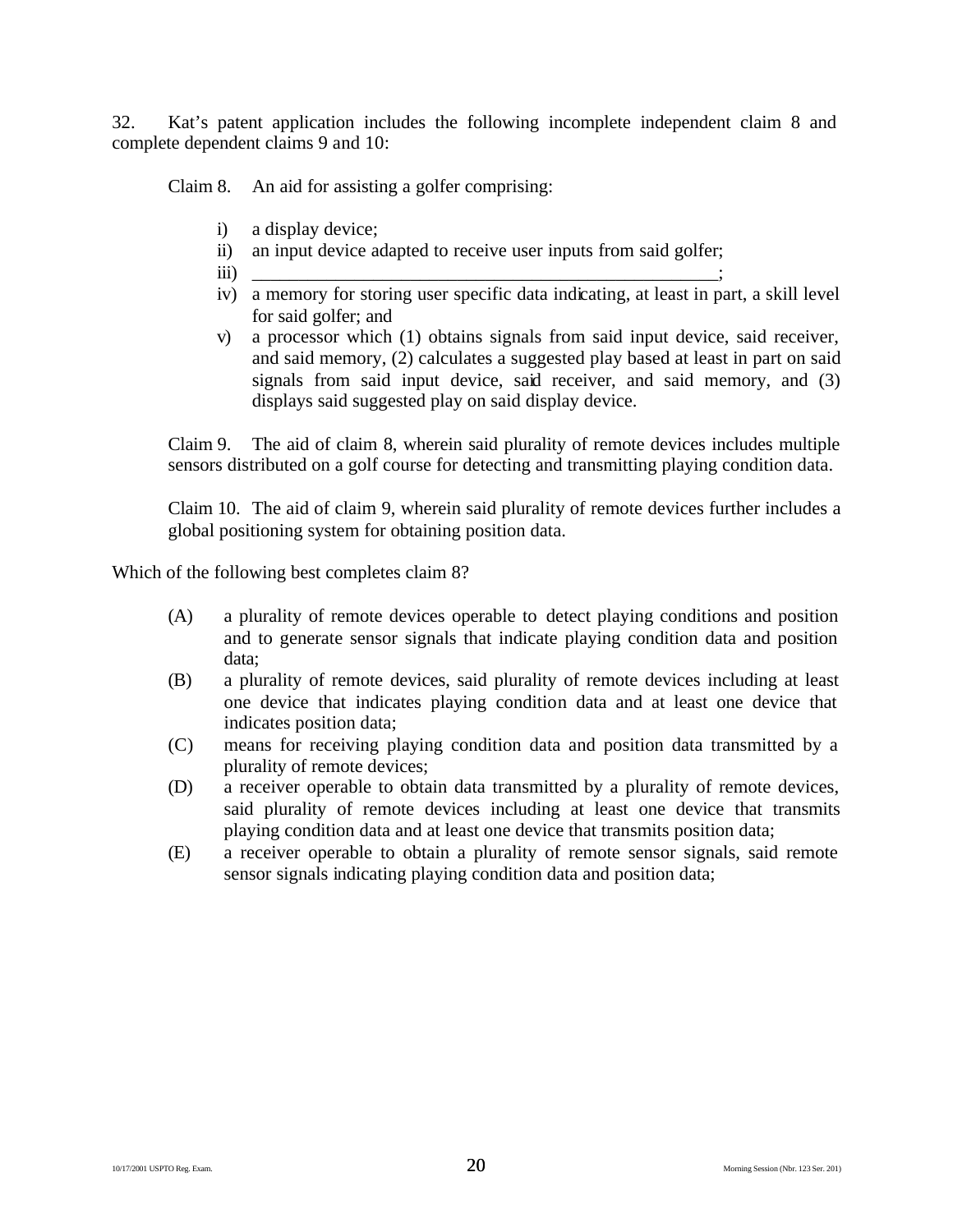33. Igor, a refugee from the civil turmoil that recently befell his native country, filed a design patent application in the USPTO on January 24, 2000, which issued as a design patent on January 23, 2001. Igor's design patent covered a design of a cell phone holder for motor vehicles and became immediately popular with cell phone owners, resulting in numerous inquiries for licenses from various manufacturers. Igor would like to financially exploit his patent by licensing for five years. However, in appreciation for the benefits bestowed upon him since immigrating to the U.S., Igor has decided to dedicate five years of his patent term to the public. Which of the following is in accord with proper USPTO practice and procedure, while best allowing Igor to pursue his intentions?

- (A) Record in the USPTO an assignment of all right, title, and interest in the patent to the public, conditioned on the receipt by Igor of all royalties from licensing the patent after the first five years of the patent term.
- (B) File a disclaimer in the USPTO dedicating to the public the first five years of the patent term.
- (C) File a disclaimer in the USPTO dedicating to the public that portion of the term of the patent from Janua ry 24, 2015 to January 24, 2020.
- (D) File a disclaimer in the USPTO dedicating to the public half of all royalties received from licensing the patent for the terminal part of the term of the patent.
- (E) File a disclaimer in the USPTO dedicating to the public that portion of the term of the patent from January 24, 2010 to January 23, 2015.
- 34. A patent application filed in the USPTO contains the following dependent claim:

Claim 2. The method of Claim 1, further consisting of the step of cooling the mixture to a temperature of 32° F.

Following proper USPTO practices and procedures, from which of the following claims does Claim 2 not properly depend?

- (A) Claim 1. A method of making liquid compound A comprising the steps of mixing equal quantities of material  $C$  and material  $D$  in a beaker and heating the mixture to a temperature of 212° F.
- (B) Claim 1. A method of making liquid compound A characterized by the steps of mixing equal quantities of material C and material D in a beaker and heating the mixture to a temperature of 212° F.
- (C) Claim 1. A method of making liquid compound A including the steps of mixing equal quantities of material  $C$  and material  $D$  in a beaker and heating the mixture to a temperature of 212° F.
- (D) Claim 1. A method of making liquid compound A consisting of the steps of mixing equal quantities of material C and material D in a beaker and heating the mixture to a temperature of 212° F.
- $(E)$  (B) and  $(C)$ .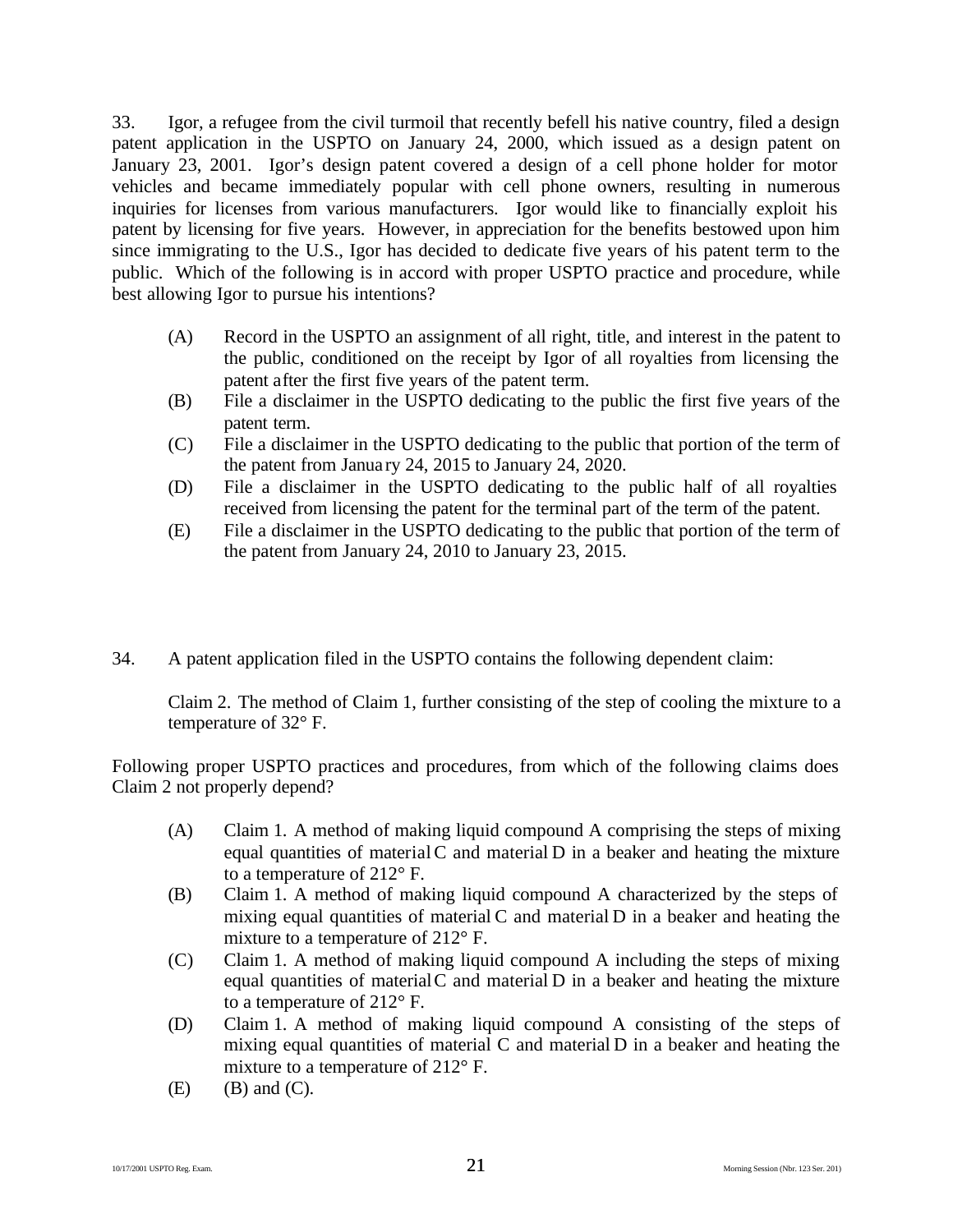35. During their period of courtship, Amy and Pierre invented and actually reduced to practice an improved frying pan, wherein the sides and integral handle are formed from a metal having a low coefficient of conductivity, and a base providing the cooking surface formed from a metal having a high coefficient of conductivity. While the basic concept was old in the art, Amy's concept was to sandwich a layer of aluminum between layers of copper, while Pierre's concept was to sandwich a layer of copper between layers of aluminum. Accordingly, acting as *pro se* joint inventors, they filed a monprovisional patent application in the USPTO on January 10, 2001, along with a proper nonpublication request. The application disclosed both Amy's and Pierre's concepts in the specification, and contained three independent claims: claim 1 was generic to the two concepts; claim 2 was directed to Amy's concept, and claim 3 was directed to Pierre's concept. Thereafter, Amy and Pierre had a "falling out" and Pierre returned to his home in France where he filed a corresponding patent application in the French Patent Office on January 31, 2001. Pierre was completely unaware of any obligation to inform the USPTO of the French application. Amy first learned of Pierre's application in the French Patent Office on October 10, 2001. Once Amy learns of the French application, which of the following actions should she take which accords with proper USPTO practice and procedure and which is in her best interest?

- (A) Immediately notify the USPTO of the filing of the corresponding application in the French Patent Office.
- (B) Promptly submit a request to the USPTO under Amy's signature to rescind the nonpublication request.
- (C) File an amendment under Amy's signature deleting claim 3 and requesting that Pierre's name be deleted as an inventor on the ground that he is not an inventor of the invention claimed.
- (D) Promptly file a document, jointly signed with Pierre, giving notice to the USPTO of the filing of the corresponding application in the French Patent Office and showing that any delay in giving the notice was unintentional.
- (E) File an application for a reissue patent that is accompanied by an amendment paper with proper markings deleting Pierre's concept from the specification and a statement canceling claims 1 and 3.

36. The claims of a pending patent application were rejected in an Office action mailed Thursday, November 23, 2000. The Examiner set a three-month shortened statutory period for reply. The applicant petitioned for a one-month extension of time on Friday, February 23, 2001 and paid the appropriate one-month extension fee. No further papers or fees were submitted and the application became abandoned. What was the date of abandonment?

- (A) Friday, February 23, 2001.
- (B) Friday, March 23, 2001.
- (C) Saturday, March 24, 2001.
- (D) Monday, March 26, 2001.
- (E) Thursday, May 24, 2001.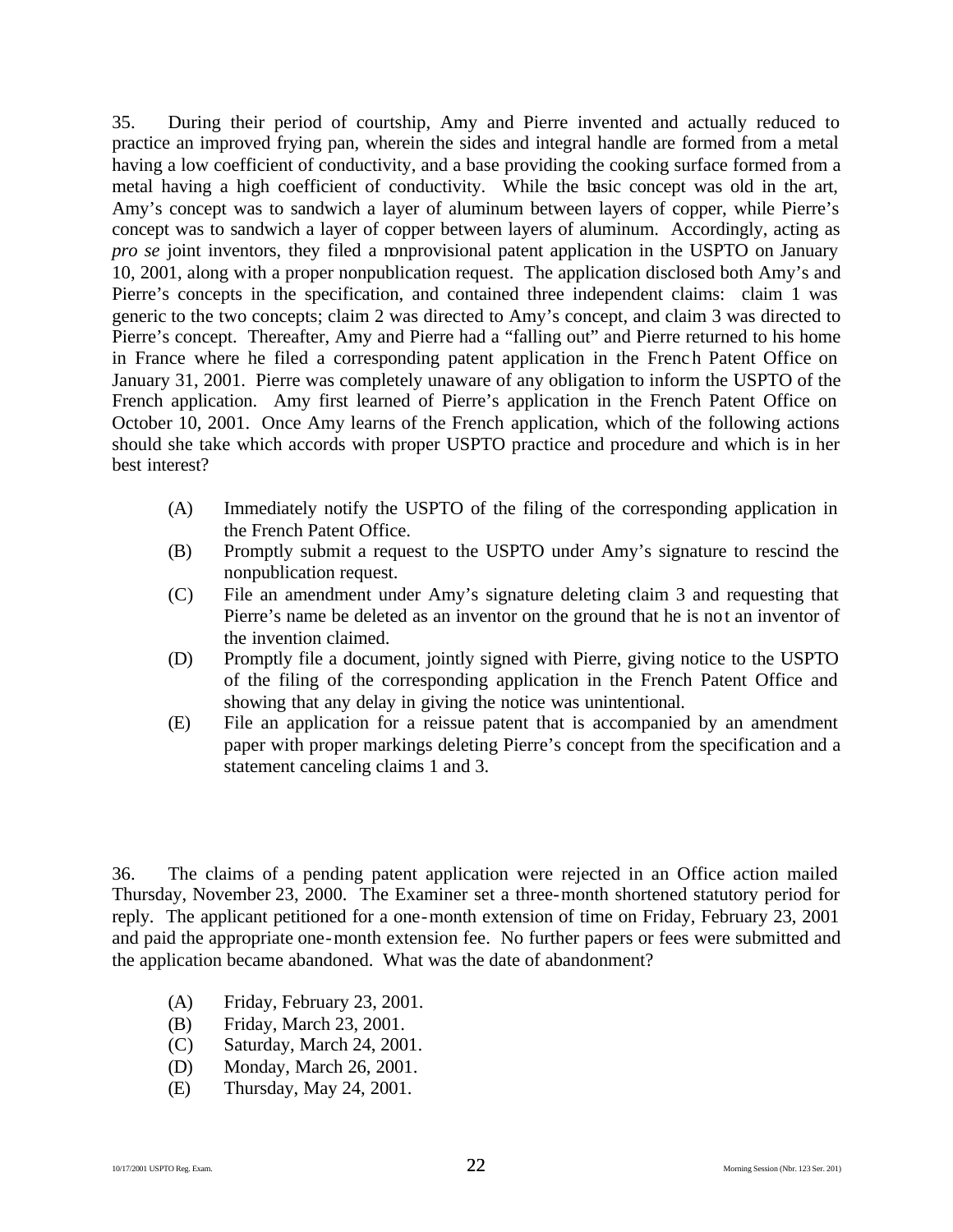37. An application includes independent claims 1 and 2. Which of the following, in a reply to a non-final Office action, provides the proper basis for a rejection under 35 U.S.C. § 112, first paragraph?

- (A) Applicant amends claim 2 of the originally filed application by adding a limitation which was previously written only in claim 1 of the originally filed application, and one of ordinary skill in the art is enabled by the original disclosure to make and use the invention as claimed in amended claim 2.
- (B) Applicant amends claim 1 of the originally filed application by adding a limitation that was written in the original disclosure of the application, but the original disclosure does not enable one of ordinary skill in the art to make or use the invention as claimed in amended claim 1.
- (C) Applicant amends and broadens claim 2 by removing a limitation which was written in the original disclosure of the application, and one of ordinary skill in the art is enabled by the original disclosure to make and use the invention as claimed in amended claim 2.
- (D) Applicant adds new matter to the disclosure, but does not amend the claims of the originally filed application, and one of ordinary skill in the art is enabled by the original disclosure to make and use the invention as described in each of the claims.
- (E) None of the above.

38. Registered practitioner Roni files a utility patent application under 37 CFR 1.53(b) in the USPTO having one claim on May 6, 1998. A proper final rejection of claim 1 was mailed on June 28, 2000. Roni files a request for continued examination with the appropriate fee on September 12, 2000, and submits an amendment to claim 1 with the request. On October 7, 2000, Roni learns about a publication (the "Columbus reference") which she knows to be material to patentability of claim 1, but which was not considered by the examiner during prosecution of the application. Roni prepares an information disclosure statement that complies with the provisions of 37 CFR 1.98, listing the Columbus reference. The finality of the action on June 28, 2000, is withdrawn in an Office action on November 20, 2000, which is after the filing of the request for continued examination. Which of the following actions, if taken by Roni, will properly result in the Columbus reference being considered by the Office during the pendency of the application?

- (A) Filing the information disclosure statement on November 15, 2000, without any further statement and without the fee set forth in 37 CFR 1.17(p).
- (B) Filing the information disclosure statement on December 11, 2000, without any further statement and without the fee set forth in 37 CFR 1.17(p).
- (C) Filing the information disclosure statement on December 13, 2000, without any further statement and without the fee set forth in 37 CFR 1.17(p).
- $(D)$   $(A)$  or  $(B)$  above.
- (E) None of the above.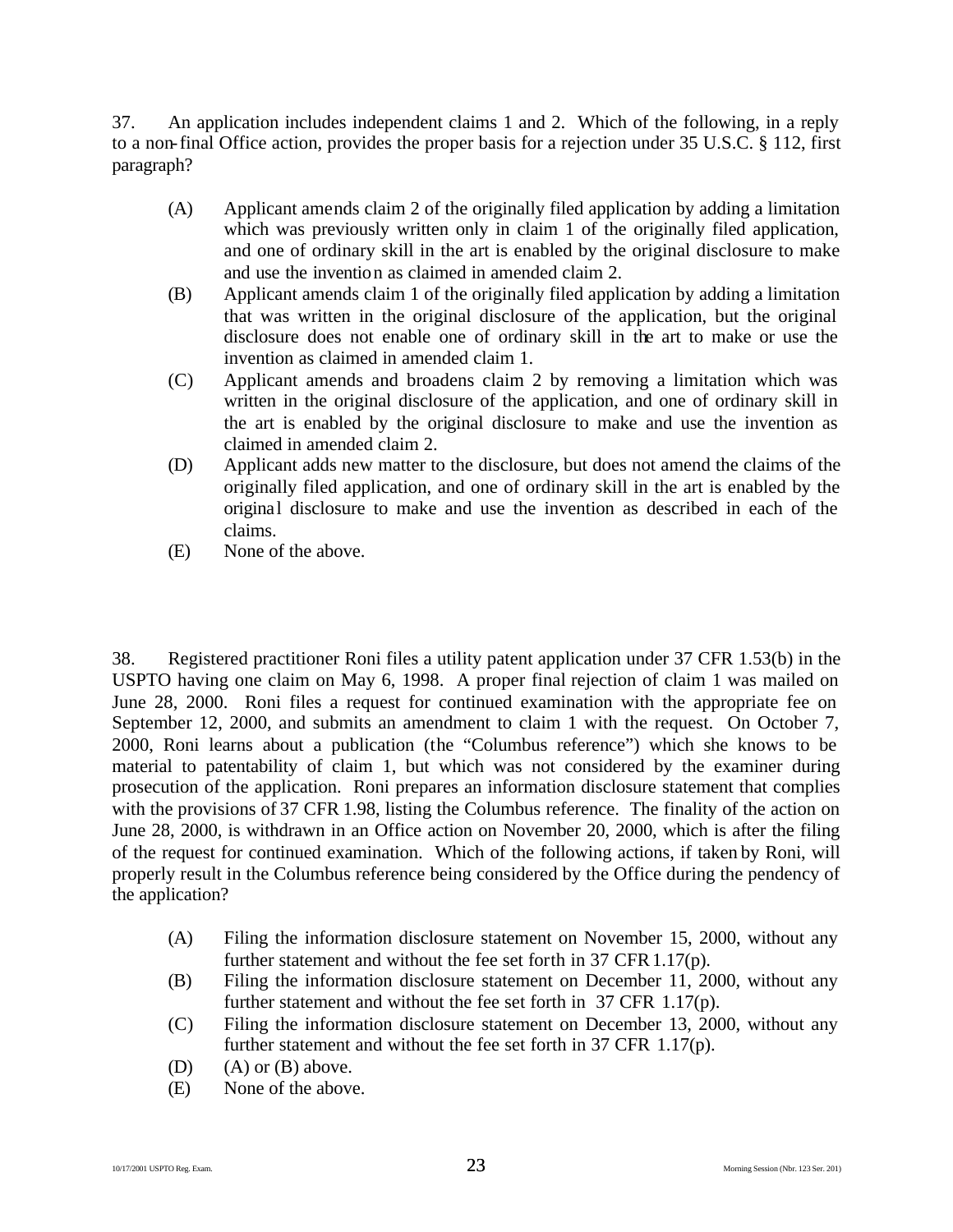39. A non-final Office action in a pending patent application was mailed on Friday, March 16, 2001. The patent examiner set a three month shortened statutory period for reply. The applicant petitioned for a one-month extension of time on Monday, June 18, 2001 and paid the appropriate one-month extension fee. An Amendment responsive to the Office action was filed Tuesday, July 17, 2001. In the Remarks portion of the Amendment, the applicant stated: "It is believed that no fees are required by the present Amendment. However, if any fees are necessary, including fees for any required extension of time, the Director of the United States Patent and Trademark Office is hereby authorized to charge any such fees to applicant's deposit account number nn-nnnn. A duplicate copy of this paper is enclosed." No fees were submitted with the Amendment. Assuming nn-nnnn is a valid deposit account with sufficient funds deposited, which of the following statements is true?

- (A) The Amendment should not be entered because it is untimely.
- (B) The Amendment should be entered with no fees charged to applicant's deposit account.
- (C) The Amendment should be entered, but the fee for a second month extension of time should be charged to applicant's deposit account.
- (D) The request to charge any required fees, including fees for any necessary extension of time, is ineffective because it was not made in a separate paper.
- (E) Statements (A) and (D) are true.

40. Mike and Alice, who are not related, are shipwrecked on a heretofore uninhabited and undiscovered island in the middle of the Atlantic Ocean. In order to signal for help, Mike invents a signaling device using bamboo shoots. Alice witnesses but does not assist in any way in the development of the invention. The signaling device works and a helicopter comes and rescues Alice. However, Mike remains on the island due to overcrowding on the helicopter. Unfavorable weather conditions have prevented Mike's rescue to date. Alice comes to you, a registered patent practitioner, to file an application for a patent and offers to pay you in advance. Which of the following is true?

- (A) Since Mike invented the invention, Alice cannot properly file an application for a patent in her name even though Mike is unavailable.
- (B) Since Mike is unavailable, you may properly file an application for a patent without his consent. You can accept the money from Alice as payment for the application.
- (C) Since Mike is not available and cannot be reached, Alice may properly sign the declaration on his behalf since she has witnessed the invention and knows how to make and use it.
- (D) Alice should file an application in her name since she has witnessed the invention and knows how to make and use it. Subsequently, when Mike becomes available, the inventorship may be changed to the correct inventorship.
- (E) Even though Mike and Alice are not related, Alice may properly file an application on Mike's behalf.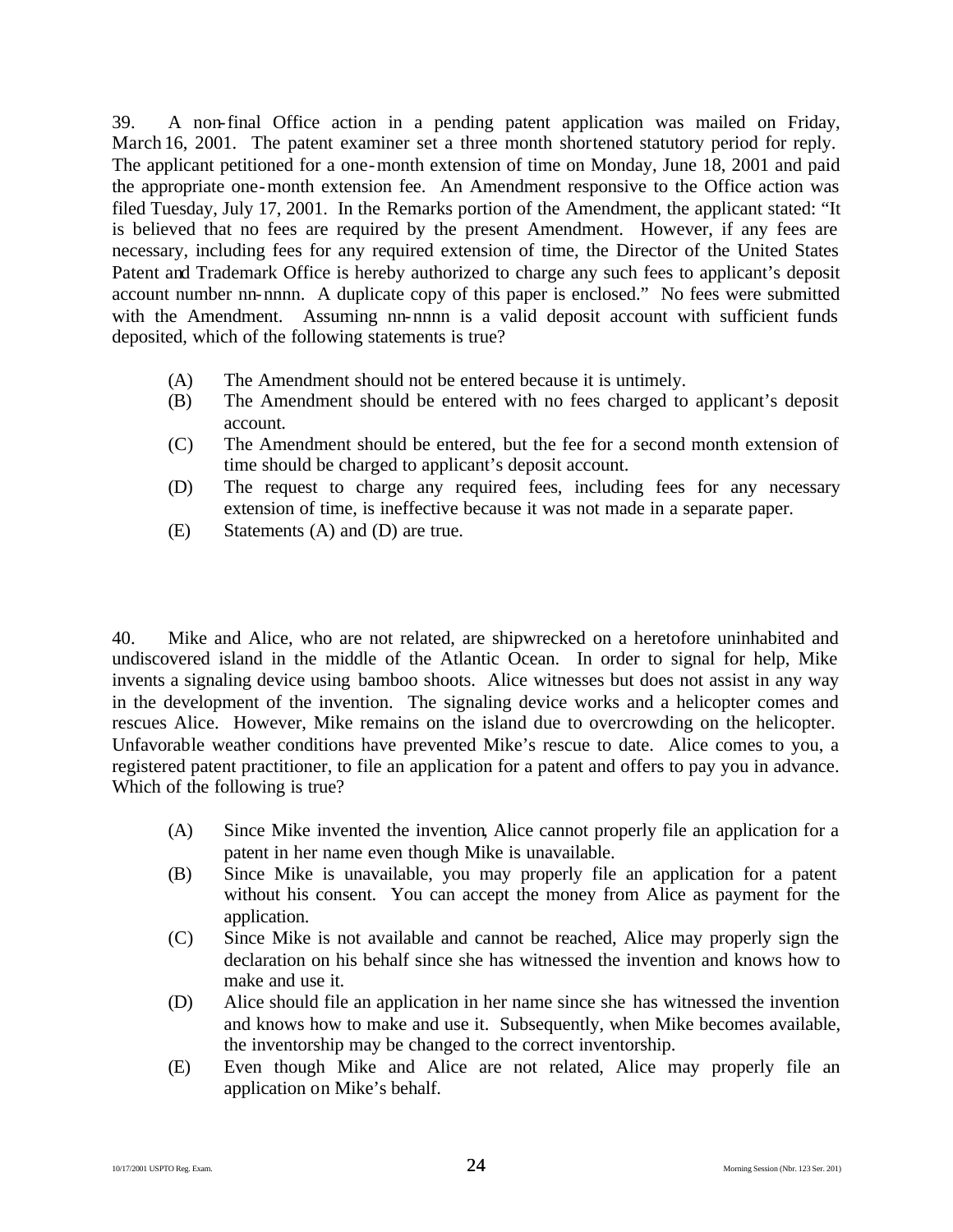41. For purposes of determining whether a request for continued examination is in accordance with proper USPTO rules and procedure, in which of the following situations will prosecution be considered closed?

- (A) The last Office action is a final rejection.
- (B) The last Office action is an Office action under *Ex parte Quayle*.
- (C) A notice of allowance has issued following a reply to a first Office action.
- (D) The application is under appeal.
- (E) All of the above.
- 42. An application as originally filed contains the following Claim 1:
	- Claim 1. A doughnut making machine comprising:
		- (i) an input conveyor that receives dough to be used in making said doughnuts;
		- (ii) means for portioning dough from said input conveyor into a plurality of dough balls, each of said plurality of balls containing dough sufficient to create a single doughnut;
		- (iii) means for forming each of said dough balls into a ring of dough;
		- (iv) a deep fat fryer which receives rings of dough from said forming means and cooks said rings of dough;
		- (v) means for selectively applying a flavored coating on cooked rings of dough to produce doughnuts; and
		- (vi) means for placing a plurality of said doughnuts on a flat sheet.

The specification adequately describes the claimed subject matter. Two different "means for selectively applying" are described in the specification: a sprayer and a brush. Which of the following original claims is an improper dependent claim?

- (A) Claim 2. The doughnut making machine of Claim 1, wherein said placing means is a conveyor that extends from said applying means to said flat sheet.
- (B) Claim 3. The doughnut making machine of Claim 1, wherein said forming means includes a cutter that removes a center portion of each of said dough balls to form a ring of dough.
- (C) Claim 4. The doughnut making machine of Claim 1, wherein said applying means includes a sprayer which receives a sugar based flavored coating, wherein said sugar based flavored coating is sprayed on said cooked rings of dough.
- (D) Claim 5. The doughnut making machine of Claim 1, wherein said applying means is a sprayer.
- (E) Claim 6. The doughnut making machine of Claim 1, wherein said applying means is omitted for making plain doughnuts.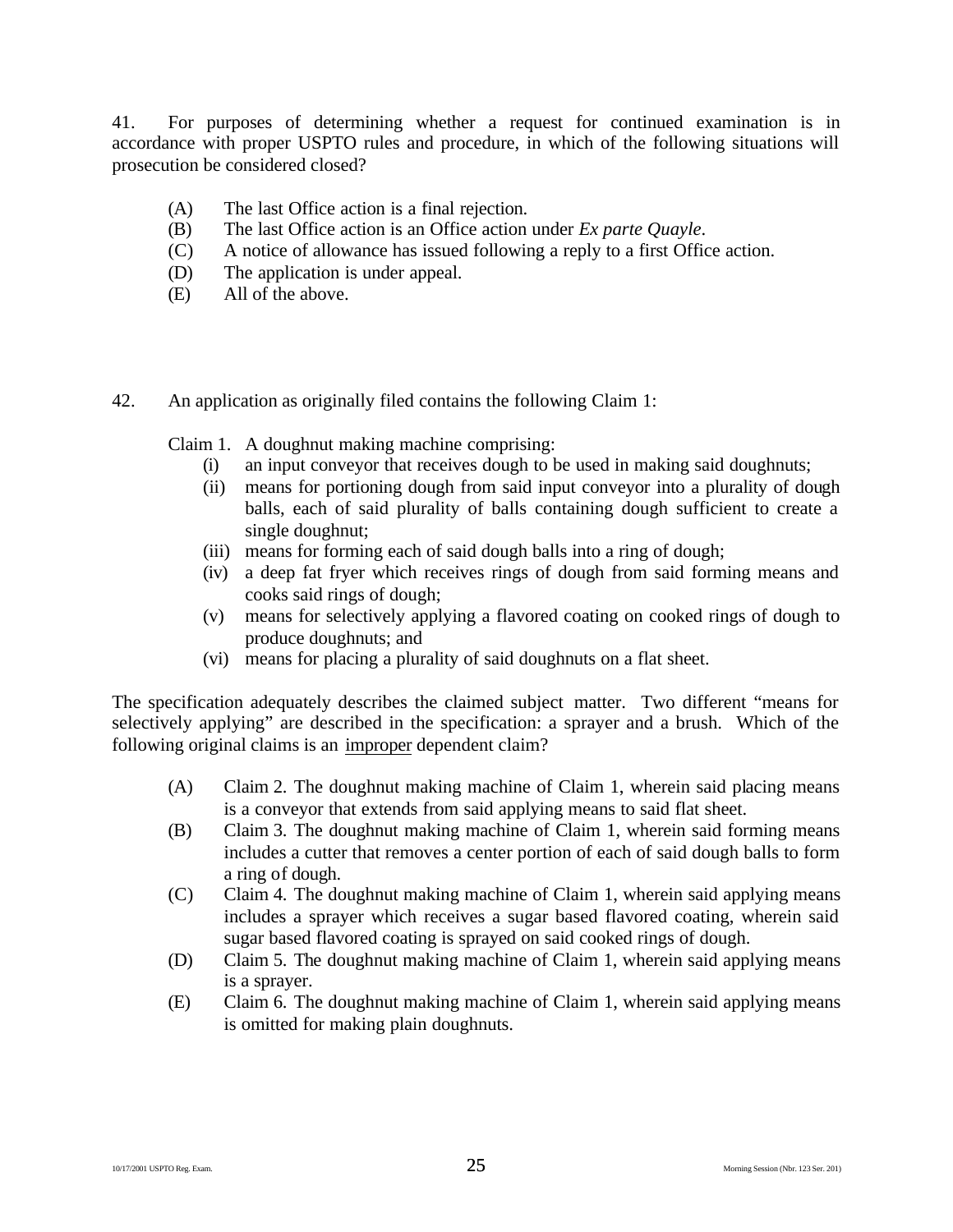43. Which of the following establishes a statutory bar under 35 U.S.C. § 102 to patentability of Applicant's claimed invention?

- (A) To further develop the invention, Applicant's invention was tested and experimented with in the United States more than one year prior to applicant's effective U.S. filing date, but the invention at the time was not fit for its intended purpose and important modifications concerning the claimed features resulted from the experimentation. The first actual reduction to practice occurred after the effective U.S. filing date.
- (B) Applicant's invention was sold in a WTO member country outside the United States more than one year prior to applicant's effective U.S. filing date, and the sale was merely market testing of the invention to determine product acceptance.
- (C) Applicant's invention is rendered obvious by the combination of two U.S. patents, both of which were patented more than one year prior to applicant's effective filing date.
- (D) Applicant's invention was sold outside the United States in a non-WTO member country, more than one year prior to applicant's effective U.S. filing date, but the sale was merely an attempt at market penetration.
- (E) None of the above.

44. Registered practitioner Joe duly files a non-provisional utility patent application on May 6, 1999. The USPTO sends Joe a notice of allowance dated November 13, 2000. On November 23, 2000, Joe learns about a publication ("Smith reference") which he knows to be material to patentability of the claims presented in the application, but which was not considered by the examiner during prosecution of the application. Joe prepares an information disclosure statement that complies with the provisions of 37 CFR 1.98, listing the Smith reference. In accordance with USPTO rules and procedure which of the following actions, if taken by Joe, will result in the examiner considering the Smith reference during prosecution of the application?

- (A) Prior to Wednesday, February 14, 2001, filing a request for continued examination of the application, the information disclosure statement, and the fee for a request for continued examination, but not paying the issue fee.
- (B) Timely paying the issue fee, and thereafter filing a request for continued examination of the application together with the information disclosure statement, and the fee for a request for continued examination, but not submitting a petition under 37 CFR 1.313.
- (C) After Tuesday, February 13, 2001, filing a request for continued examination of the application together with the information disclosure statement, and the fee for a request for continued examination, but not paying the issue fee.
- (D) Timely paying the issue fee, and after the patent issues filing a request for continued examination of the application, the information disclosure statement, the fee for a request for continued examination, and a petition under 37 CFR 1.313.
- (E) None of the above.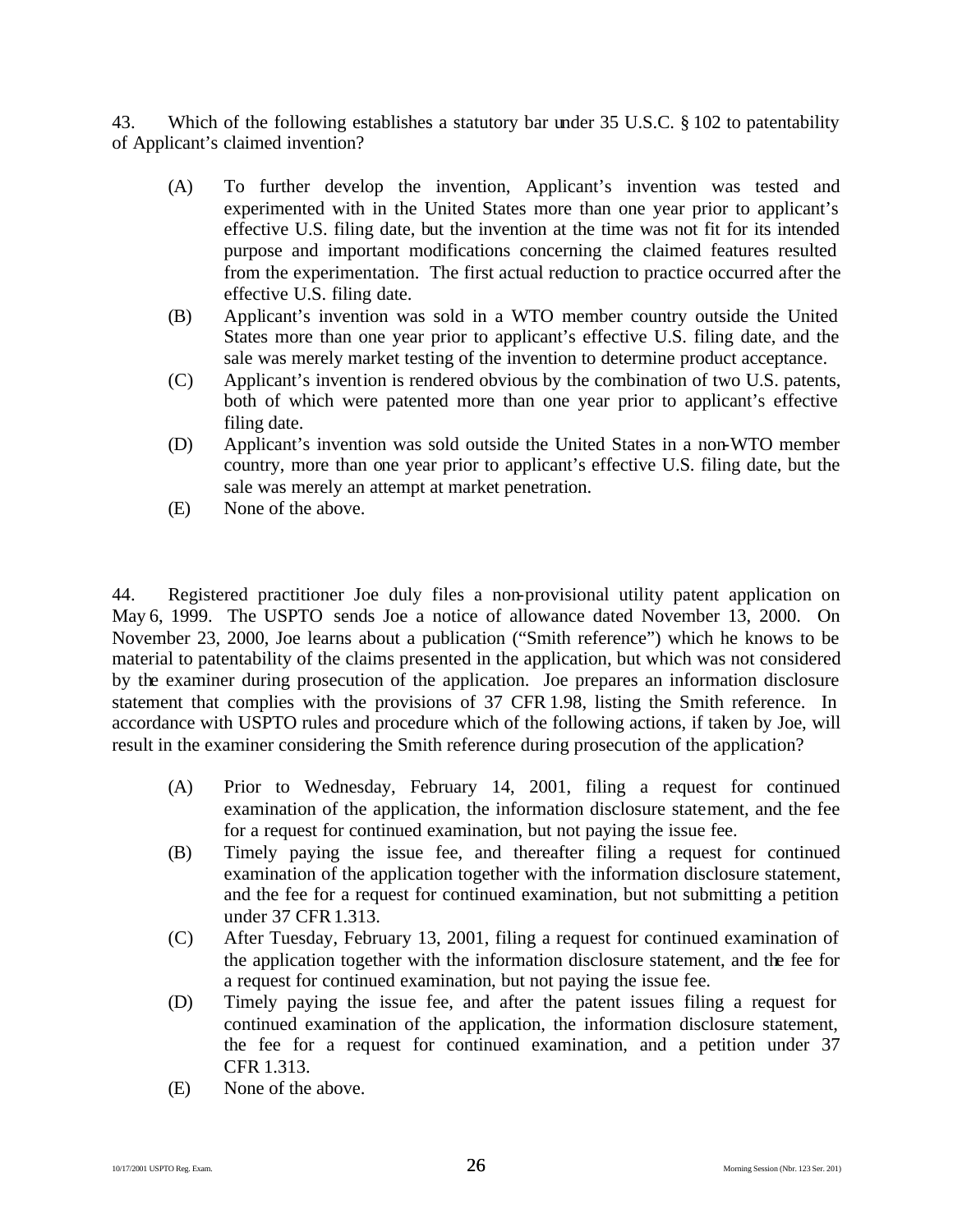- 45. Which of the following statements accords with proper USPTO practice and procedure?
	- (A) A request for publication of a provisional application on a certain date will be treated as a request for publication as soon as possible.
	- (B) If an applicant filed an application in a foreign country and the description of the invention in the foreign application is less extensive than the description of the invention in the application filed in the USPTO, the applicant may submit a redacted copy, eliminating the description not contained in the foreign application, for publication within 12 months after the filing date for which a benefit is sought under 35 U.S.C.
	- (C) Early publication of a reissue application may be honored only if accompanied by a copy of the application in compliance with the Office electronic filing system requirements.
	- (D) If an applicant filed an application in a foreign country and the description of the invention in the foreign application is more extensive than the description of the invention in the application filed in the USPTO, the applicant may submit a redacted copy, eliminating the description not contained in the foreign application, for publication within 14 months after the filing date for which a benefit is sought under 35 U.S.C.
	- (E) Re-publication of a patent application is available where the Office makes a material mistake apparent from the records and the request for re-publication is filed within 3 months from the date of the patent application publication.

46. In early 1999, at the request of MC Motors, Eve demonstrated her automobile heating system at a testing facility in Germany. MC Motors signs a confidentiality agreement and agrees not to disclose the invention to anyone. The test is conducted in a secluded area and the persons involved are sworn to secrecy. Unbeknownst to Eve, MC Motors installs the heating system on its MC cars and begins selling its cars with the heating system in the United States in September 1999. In August 2000, MC files a patent application in the United States for the automobile heating system. In December 2000, Eve files a patent application claiming the automobile heating system. The examiner rejects all the claims in Eve's application based upon an MC Motors brochure advertising its cars in September 1999. Which of the following is true?

- (A) MC Motors is entitled to a patent even though it misappropriated the idea for the invention from Eve since the misappropriation was beyond the jurisdiction of the USPTO.
- (B) Since the MC Motors misappropriated the invention and since Eve did not authorize the sale, the rejection may be overcome by showing that the sales by MC Motors were not authorized by Eve.
- (C) Eve is not entitled to a patent since the invention was on sale in this country more than one year prior to the date of the application for patent in the United States.
- $(D)$   $(A)$  and  $(C)$ .
- (E) None of the above.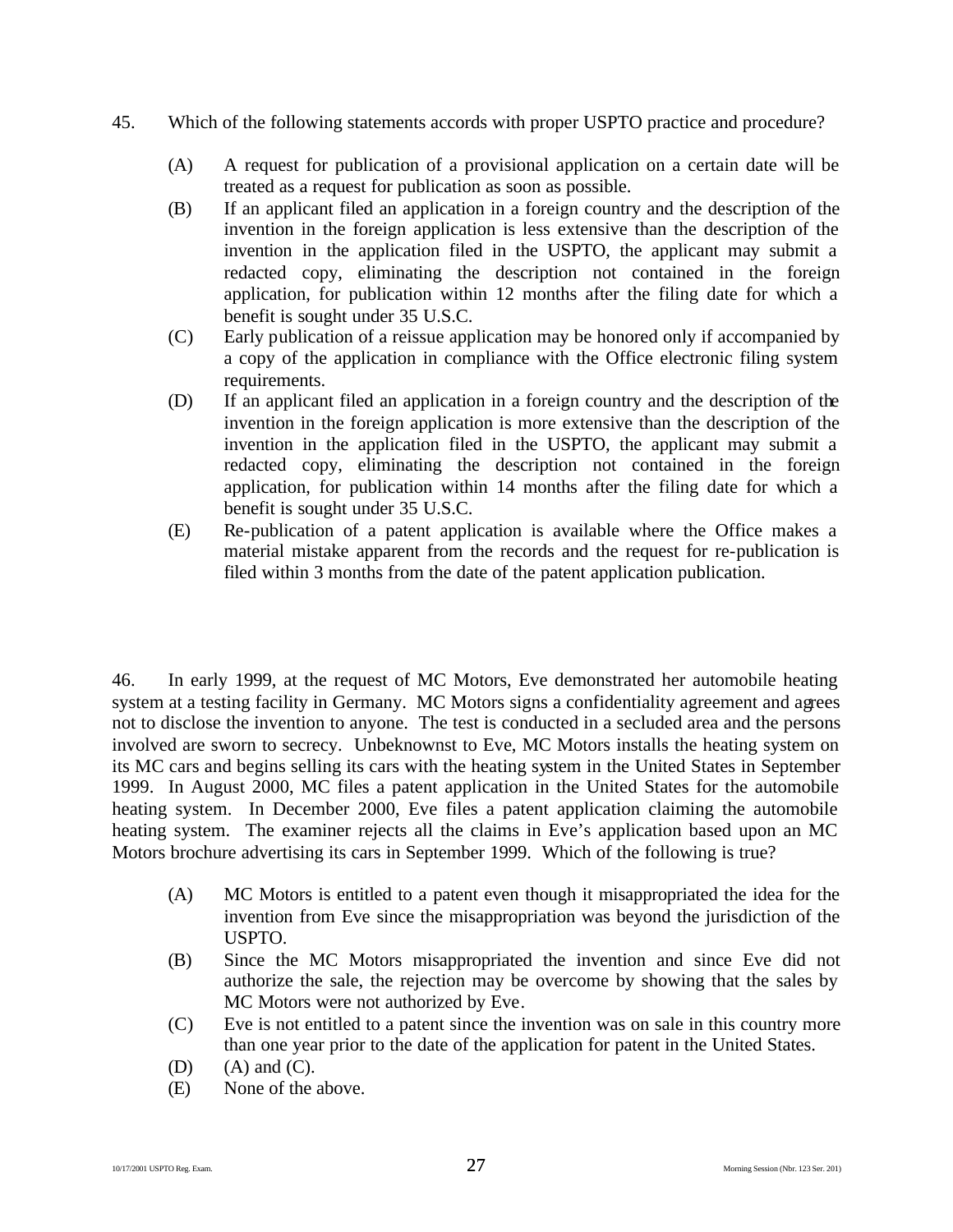47. Registered practitioner Rick drafted a patent application for inventor Sam. The application was filed in the USPTO on May 15, 2000, with a power of attorney appointing Rick. On March 15, 2001, Sam filed a revocation of the power of attorney to Rick, and a new power of attorney appointing registered practitioner Dave. In a non-final Office action dated September 12, 2001, the examiner included a requirement for information, requiring Dave to submit a copy of any non-patent literature, published application, or patent that was used to draft the application. Which of the following, if timely submitted by Dave in reply to the requirement for information, will be accepted as a complete reply to the requirement for information?

- (A) A statement by Dave that the information required to be submitted is unknown and is not readily available to Dave.
- (B) A statement by Dave that the requirement for information is improper because it was included in a non-final Office action.
- (C) A statement by Dave that the requirement for information is improper because Dave is not an individual identified under 37 CFR 1.56(c).
- (D) A statement by Dave that the requirement for information is improper because information used to draft a patent application may not be required unless the examiner identifies the existence of a relevant database known by Sam that could be searched for a particular aspect of the invention.
- (E) None of the above.

48. An Office action was mailed in which a three month shortened statutory period for reply was set. Four and one-half months after the mailing date of the Office action, the applicant submitted a fully responsive Amendment along with a petition and fee for a one-month extension of time. The petition for extension of time included an authorization to charge fees under 37 CFR 1.17 to applicant's deposit account. The applicant knew at the time the Amendment was filed that a two-month extension of time was required. Unfortunately, however, a clerical error was made that resulted in only a one-month extension of time being requested. Applicant overlooked this error when the amendment was filed. Assuming no further papers by applicant, which of the following statements is true?

- (A) The Amendment is treated as untimely and the application becomes abandoned. However, applicant may petition to revive the abandoned application on the basis that the abandonment was unavoidable.
- (B) The Amendment is treated as untimely and the application becomes abandoned. However, applicant may petition to revive the abandoned application on the basis that the abandonment was unintentional.
- (C) Applicant will be notified that the petition for extension of time was insufficient and will be given 30 days from the mailing date of the notification to request an extension of time for a second month.
- (D) The petition for a one-month extension of time will be construed as a petition requesting the appropriate period of extension.
- (E) Each of statements  $(A)$ ,  $(B)$ ,  $(C)$  and  $(D)$  is untrue.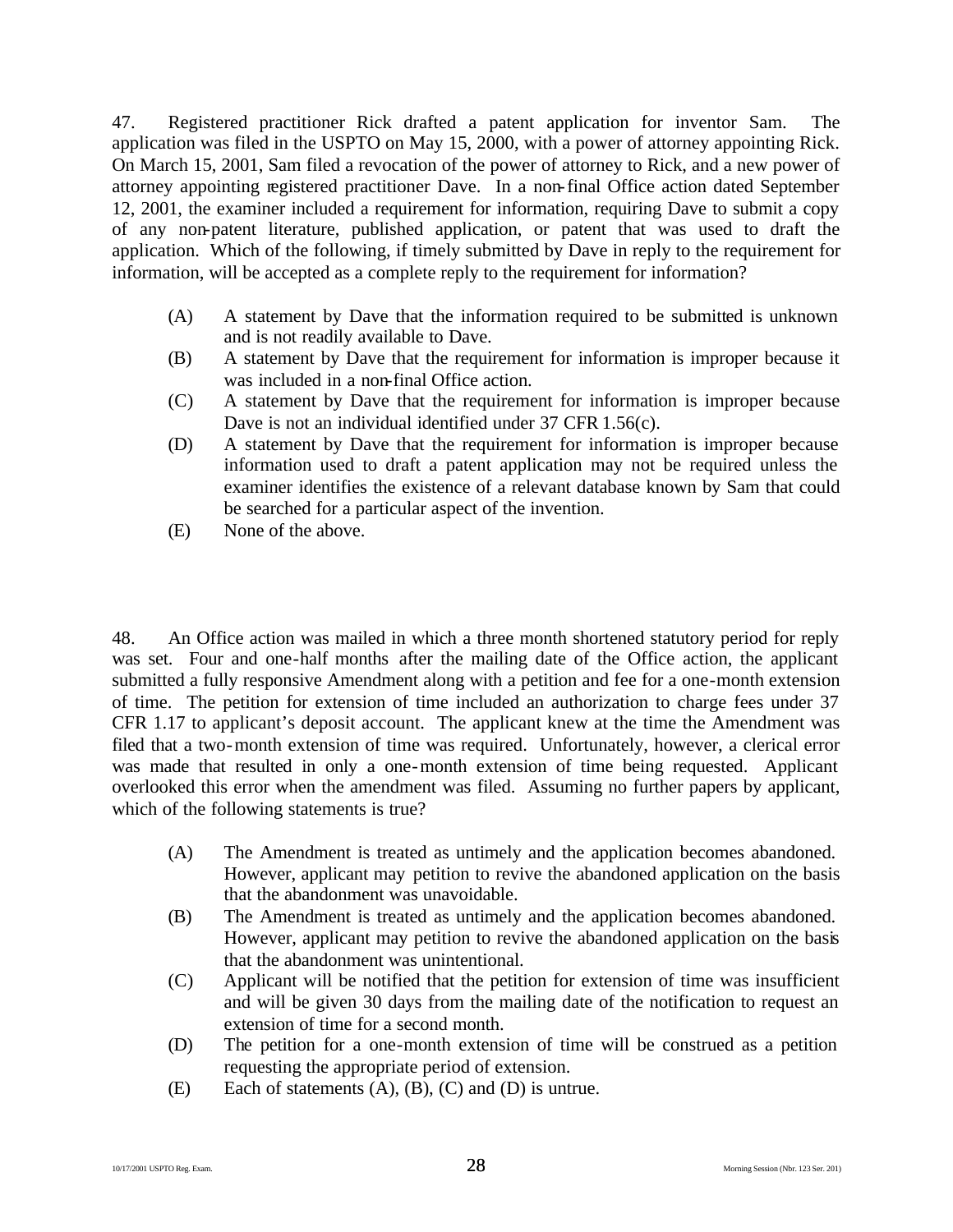49. Joe files a nonprovisional patent application containing claims 1 through 10 in the USPTO and properly receives a filing date of December 6, 2000. The first Filing Receipt including a confirmation number for the application was mailed on December 20, 2000. On January 30, 2001, the examiner mails Joe a NOTICE indicating tha t a nucleotide sequence listing in accordance with 37 CFR§ 1.821-1.825 is required. On February 27, 2001, Joe files the required sequence listing as well as a preliminary amendment adding claims 11 through 13 to the application, along with a copy of the application as amended in compliance with the Office electronic filing system requirements. Assuming the Office has not started the publication process at such time and that Joe's application is subsequently published pursuant to 35 U.S.C. § 122(b), which of the following statements accords with proper USPTO practice and procedure?

- (A) The published application will contain claims 1 through 10 only because the preliminary amendment adding claims 11 through 13 was not submitted in reply to the NOTICE.
- (B) The published application will contain claims 1 through 13 because a copy of the application as amended in compliance with the Office electronic filing system requirements was filed.
- (C) The published application will contain claims 1 through 10 only because the copy of the application as amended in compliance with the Office electronic filing system requirements was not filed within one month of the actual filing date of the application.
- (D) The published application may contain claims 1 through 13 because the Office may use an untimely filed copy of the application as amended in compliance with the Office electronic filing system requirements where the Office has not started the publication process.
- (E) The published application will contain claims 1 through 10 only because publication is based solely on the application papers deposited on the filing date of the application.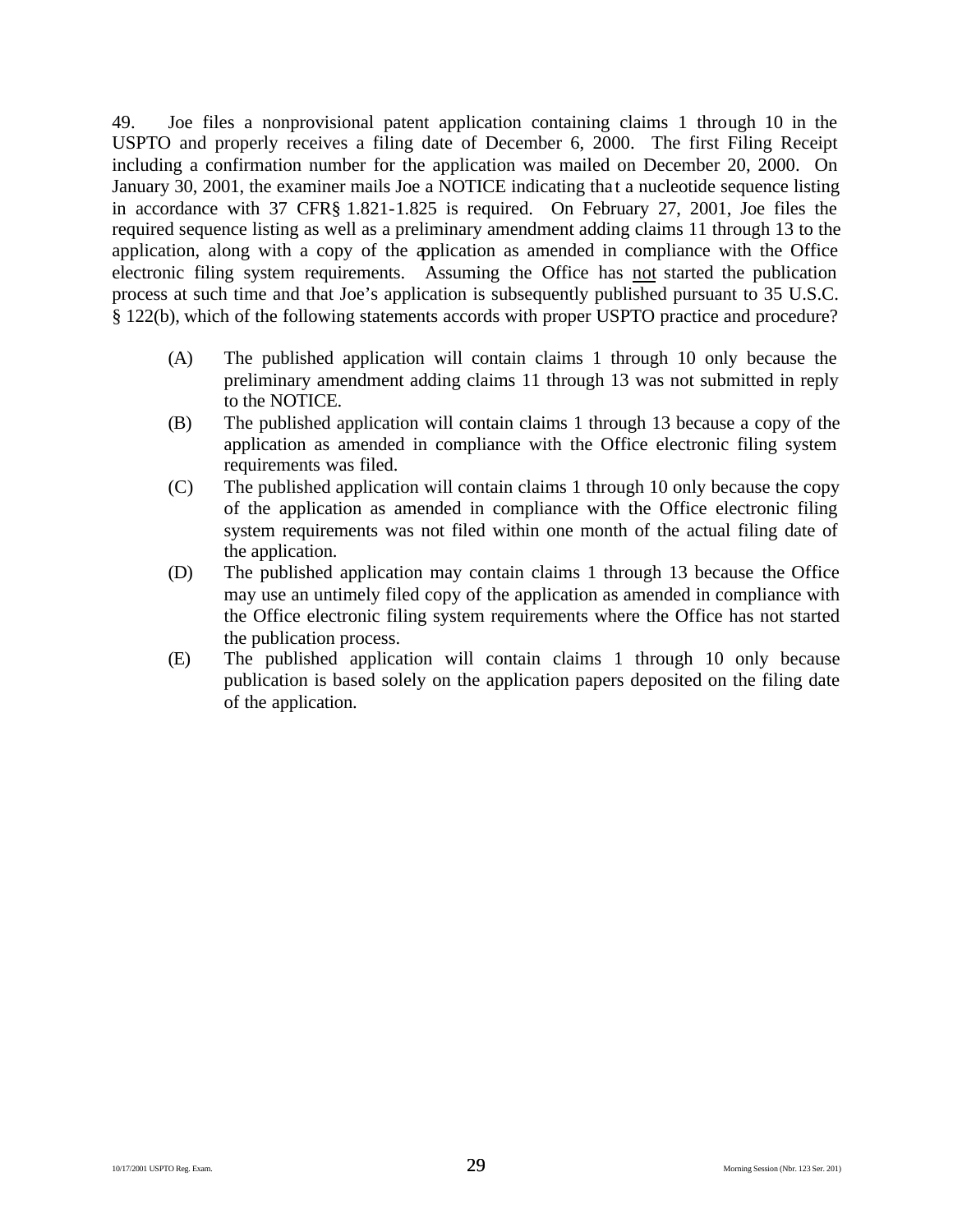50. Stan, through a registered practitioner, files an application for a patent. During the prosecution of Stan's patent, in an amendment, the practitioner admitted in his discussion as to "all the claims" of Stan's application, that "the most pertinent available prior art known to the Applicants and their representatives is the Acme Patent, cited by the examiner." Within one year after the patent issues, Stan comes to you and wants to file a reissue to broaden his claims, based on the fact that the Acme patent is not prior art. He has ample evidence to show that he conceived and reduced his invention to practice before the filing date of the Acme patent. Which of the following is true?

- (A) Stan should file a reissue application accompanied by a declaration under 37 CFR 1.131 to swear behind the date of the Acme reference. The statement by the registered practitioner, who formerly represented Stan, that the Acme patent was prior art constituted error without deceptive intent and may be corrected by reissue.
- (B) The explicit admission by the registered practitioner, who formerly represented Stan, that the Acme patent constituted prior art is binding on Stan in any later proceeding involving the patent.
- (C) Stan should file a request for reexamination and submit the Acme patent along with evidence in the form of affidavits or declarations showing that the Acme patent is not prior art.
- (D) Since the Acme patent was cited by the examiner and not by the registered practitioner, who formerly represented Stan, Stan can not be held accountable for the error. Moreover, the statement by the registered practitioner was directed to the pertinence of the prior art and not to the issue of whether the date of the Acme patent could be sworn behind. Accordingly, the statement has no binding effect.
- $(E)$   $(A)$  and  $(D)$ .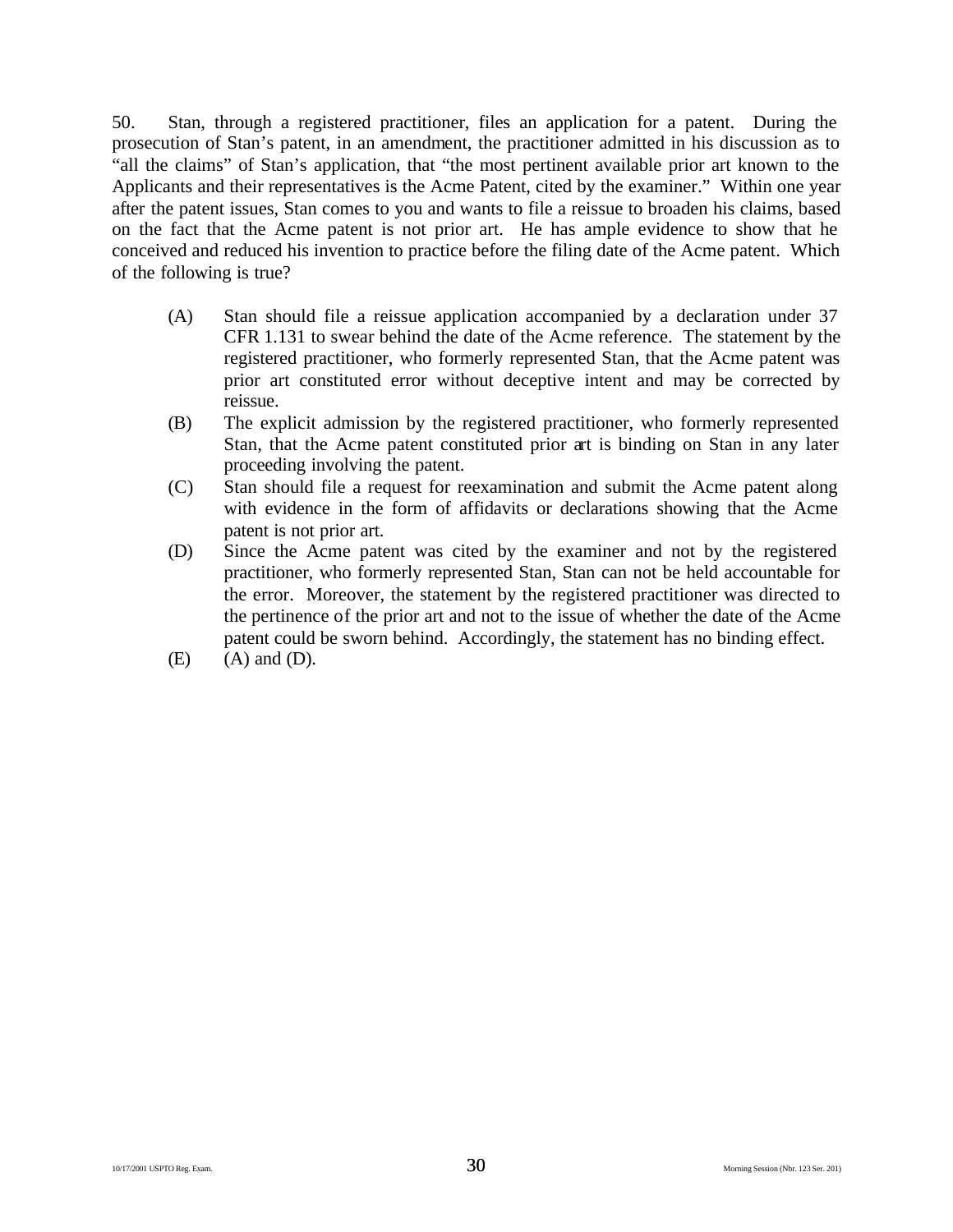THIS PAGE INTENTIONALLY LEFT BLANK